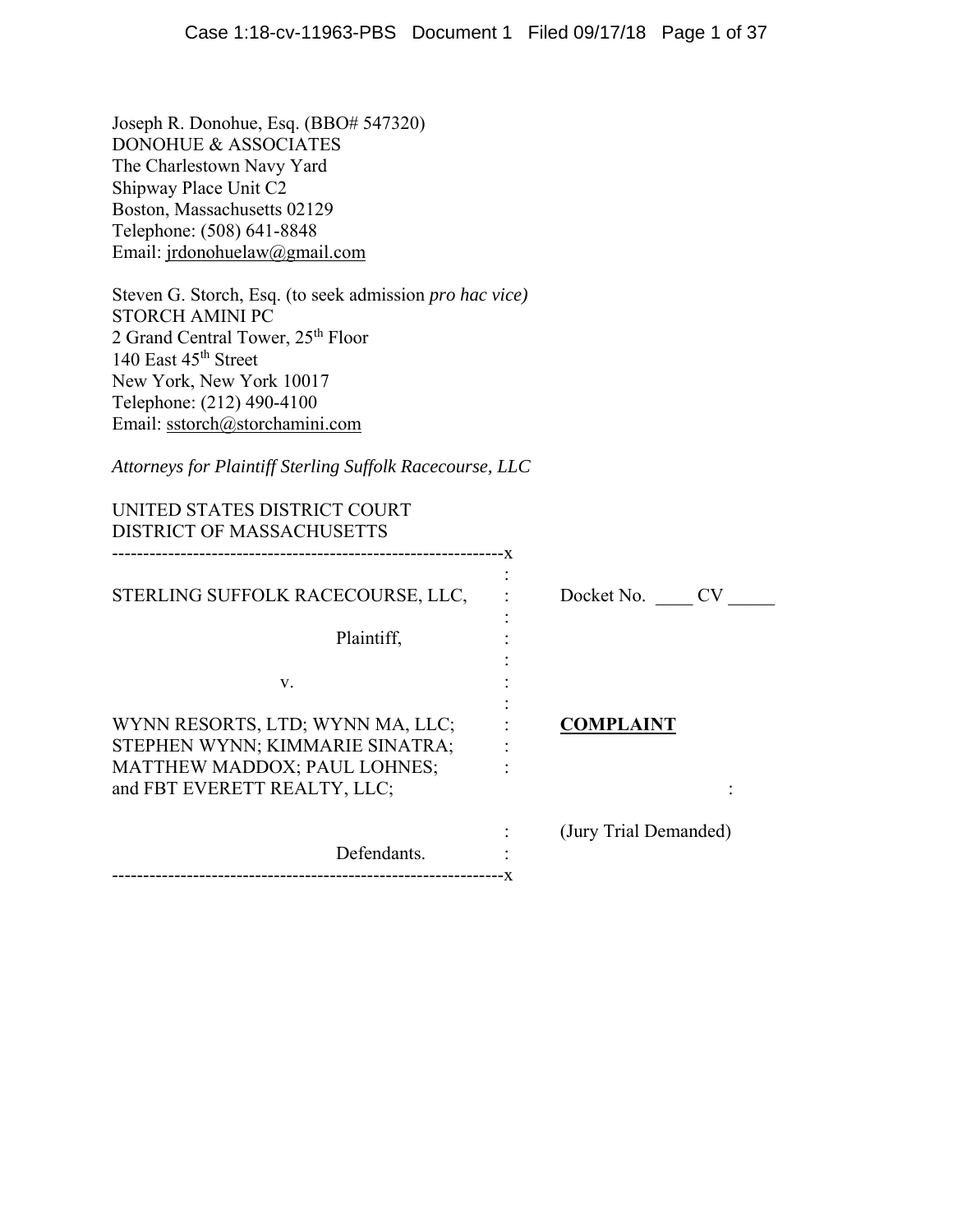# Case 1:18-cv-11963-PBS Document 1 Filed 09/17/18 Page 2 of 37

Plaintiff Sterling Suffolk Racecourse, LLC ("SSR"), by and through its undersigned counsel, as and for its Complaint against Defendants herein, alleges as follows, on personal knowledge as to its own actions and on information and belief as to all other matters:

## **Summary of the Case**

1. This action is brought pursuant to the Racketeer Influenced Corrupt Organization Act ("RICO") (19 U.S.C. § 1961, *et seq*.) arising from the Defendants' illegal corruption of the application process for a Region A Gaming License overseen by the Massachusetts Gaming Commission (the "Gaming Commission"). Additionally, the claims herein arise under Mass. G.L. 93A, section 11. As set forth in detail below, the Defendants conspired to fix the application process, circumvent laws in place to prevent the infiltration of mob elements, and interfere and eliminate various regulations aimed at protecting the public at large.

2. The Suffolk Downs Racetrack, a property owned by SSR, was by far the best suited location for a casino to operate under the single Region A Category  $1^1$  Gaming License to be awarded under the recently enacted Massachusetts Gaming Act (Mass. G.L. 23K, the "Gaming Act").

3. A major investor in SSR was Coastal Development, LLC ("Coastal"), a company headed by Richard Fields ("Fields") who had developed the extremely profitable Seminole Hard Rock Hotel & Casino in Fort Lauderdale, Florida, in conjunction with the Seminole Tribe. Fields spearheaded the effort to save horseracing at Suffolk Downs by being the driving force behind enactment of the Gaming Act. One purpose of the Gaming Act, which recognized the importance of maintaining existing horseracing, was to encourage the continuation of horseracing. That is

 $1$  Region A covered the metropolitan Boston area, including Suffolk, Middlesex, Essex, Norfolk, and Worcester Counties; Category 1 permitted operation of a casino. Only one such Category 1 "license" was to be permitted in each Region.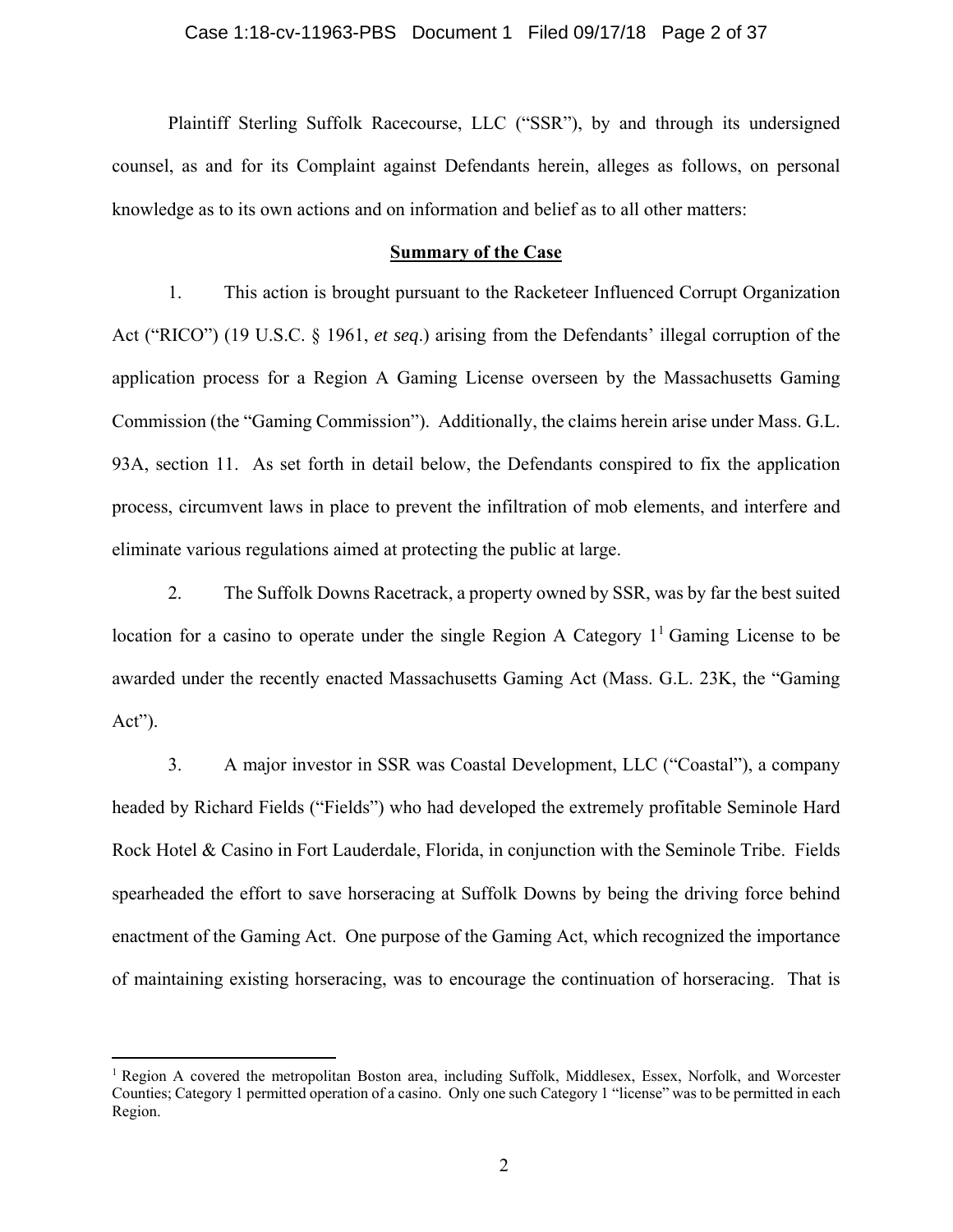## Case 1:18-cv-11963-PBS Document 1 Filed 09/17/18 Page 3 of 37

why the statute expressly provides that an applicant for a live racing license (like SSR) could receive a gaming license only if live racing would continue and, in fact, increase. *See* M.G.L. c. 23K §§ 19(e), 24.

4. In short, not only was the site best suited for a casino but, as the Gaming Act acknowledged and sought to encourage, a casino could enable the historic racetrack to survive.

5. In addition to having the best site, SSR had also put together a team (the "SSR Group") which consisted of the investors in SSR and Caesar's Entertainment Corp. ("Caesar's") as gaming operator, to apply for the single "Region A" license that would be awarded.

6. The SSR Group also had the strong endorsement of the Mayor of Boston, among many others, to site a casino at Suffolk Downs.

7. The Region A Gaming License was not awarded to the SSR Group. Instead, it was awarded to the Wynn Defendants (defined below). The Wynn Defendants were granted a license to operate their casino on a toxic waste site loaded with levels of arsenic still so high that a child day care center would not be permitted to be housed there, even after the site was remediated and the regulations amended to countenance higher levels.

8. Casino gambling has long been viewed as an industry particularly vulnerable to criminal influence as well as unusually likely to encourage political corruption. When Massachusetts decided to legalize casino gambling in 2011 after decades of discussion and debate, the enabling legislation contained numerous safeguards against those risks. The Wynn Defendants purchased the toxic site from an entity owned jointly by associates of La Cosa Nostra and a friend and former business partner of the Chairman of the Gaming Commission, Stephen Crosby ("Crosby"). Not only did this sale run afoul of the Gaming Act, but this criminally-tainted entity was actually brought on to provide services to the Wynn Defendants and paid \$100,000 per month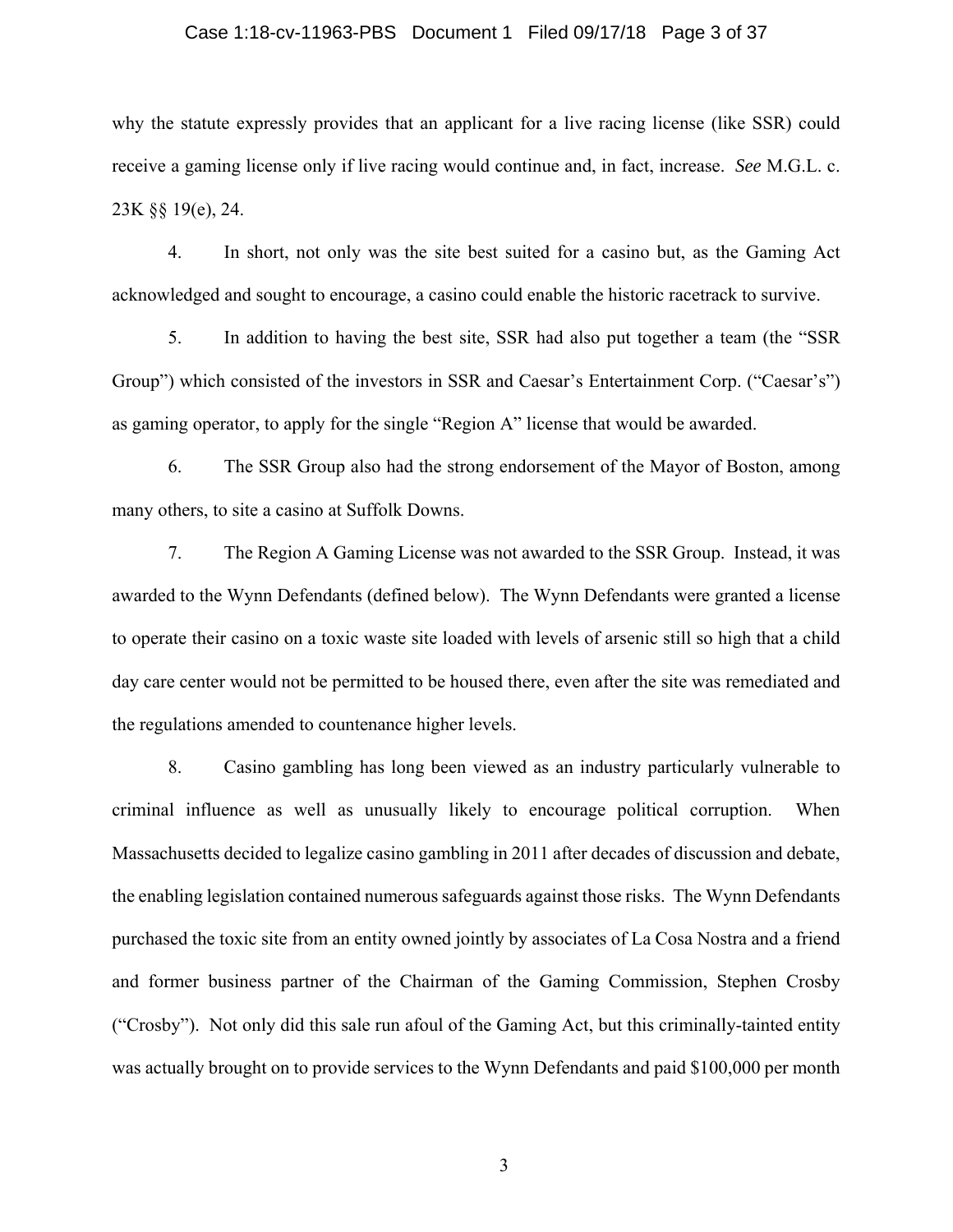## Case 1:18-cv-11963-PBS Document 1 Filed 09/17/18 Page 4 of 37

per the terms of an Option Agreement prior to the Wynn Defendants' acquisition of the property. At least one of those "service providers" used threats and physical violence to further the Wynn Defendants' pursuit of the Gaming License. This was exactly the situation that the Gaming Act sought to prevent.

9. The Defendants herein conspired to, and did in fact, circumvent the safeguards and protections that the Gaming Act was intended to provide. Thus, in order to unlawfully acquire the Gaming License, the Defendants and persons in concert with them each committed, or agreed to commit, at least two of a series of unlawful acts, including;

a. Submitting false applications to the Gaming Commission;

b. Making false statements to the Gaming Commission about the true ownership of the Everett Site (defined below);

c. Threatening and committing extortion in order to suppress voter turnout for SSR's community referenda;

d. Improper *ex parte* contacts with members of the Commission to pressure them into voting for Wynn;

e. Making illegal campaign contributions in violation of the Gaming Act; and

f. Committing violations of, or facilitating exceptions to, the gaming laws and regulations for the Defendants' benefit.

10. It was only because of these acts that the Wynn Defendants were able to acquire the Region A License and to prevail over the SSR Group and the criminal owners of FBT Everett were able to sell this land at a windfall profit in the tens of millions of dollars. This case thus presents the very situation the RICO statute (19 U.S.C. § 1961, *et seq*.) was adopted to address: a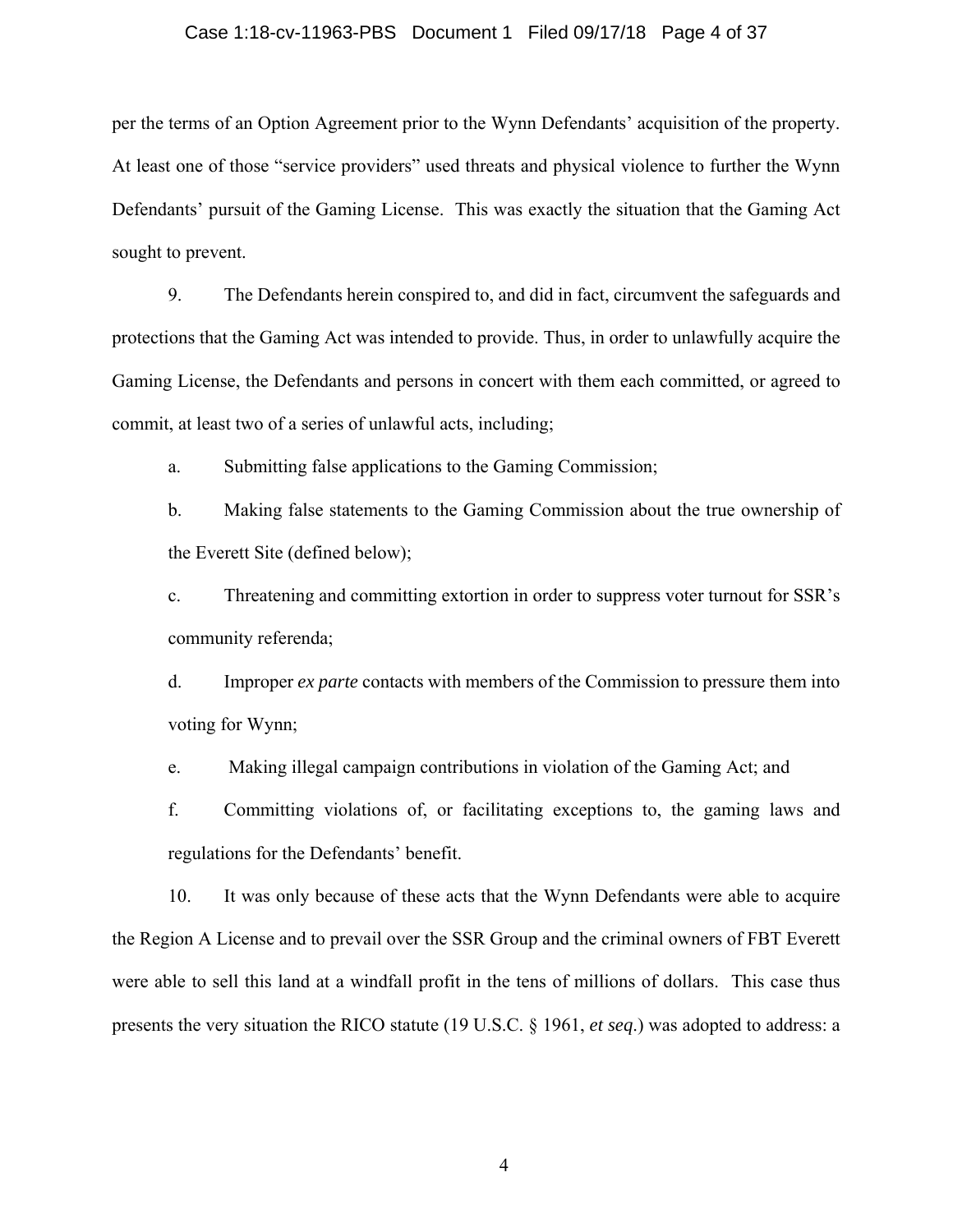# Case 1:18-cv-11963-PBS Document 1 Filed 09/17/18 Page 5 of 37

criminal enterprise "competing" unfairly with legitimate businesses through a pattern of racketeering.

11. Subsequent public disclosures have revealed just how unsuited the Wynn Defendants were. Defendants Steve Wynn, Kimmarie Sinatra, and others were recently compelled to step down or were fired when Steve Wynn's long and sordid history of inappropriate sexual conduct was finally disclosed, together with their pattern of concealment through lies, omissions and pay-offs. Defendant Matthew Maddox, who has not yet stepped down, is no less culpable. These are the very same actors involved in the conspiracy to obtain the Region A License.

12. While certain of the bad actors have been forced out of the Wynn organization, and Steve Wynn's name has been wiped from its casino in order to appear to "cleanse" the Wynn entities so as to attempt to retain the Region A License, this does not change the fact that the license could not have been awarded to the Wynn Defendants in the first place but for the RICO predicate acts which include those described herein. Nor does it absolve any of the Defendants and others from permitting themselves to be drawn into a long-running criminal enterprise and conspiracy.

13. SSR was injured by the Defendants' RICO violations to the tune of well over a billion dollars, and is entitled to receive treble its actual losses, in an amount to be proven at trial, plus attorneys' fees and costs. The Wynn Defendants have also damaged SSR by violating Mass. G.L. 93A, proscribing unfair methods of competition and unfair business practices, and SSR is entitled to all appropriate and available relief under that statute as well.

### **Jurisdiction and Venue**

14. This Court has subject matter jurisdiction pursuant to 28 U.S.C. § 1331 because this action arises under RICO. This Court has supplemental jurisdiction under 28 U.S.C. § 1367 over state law claims as they arise out of the same case or controversy.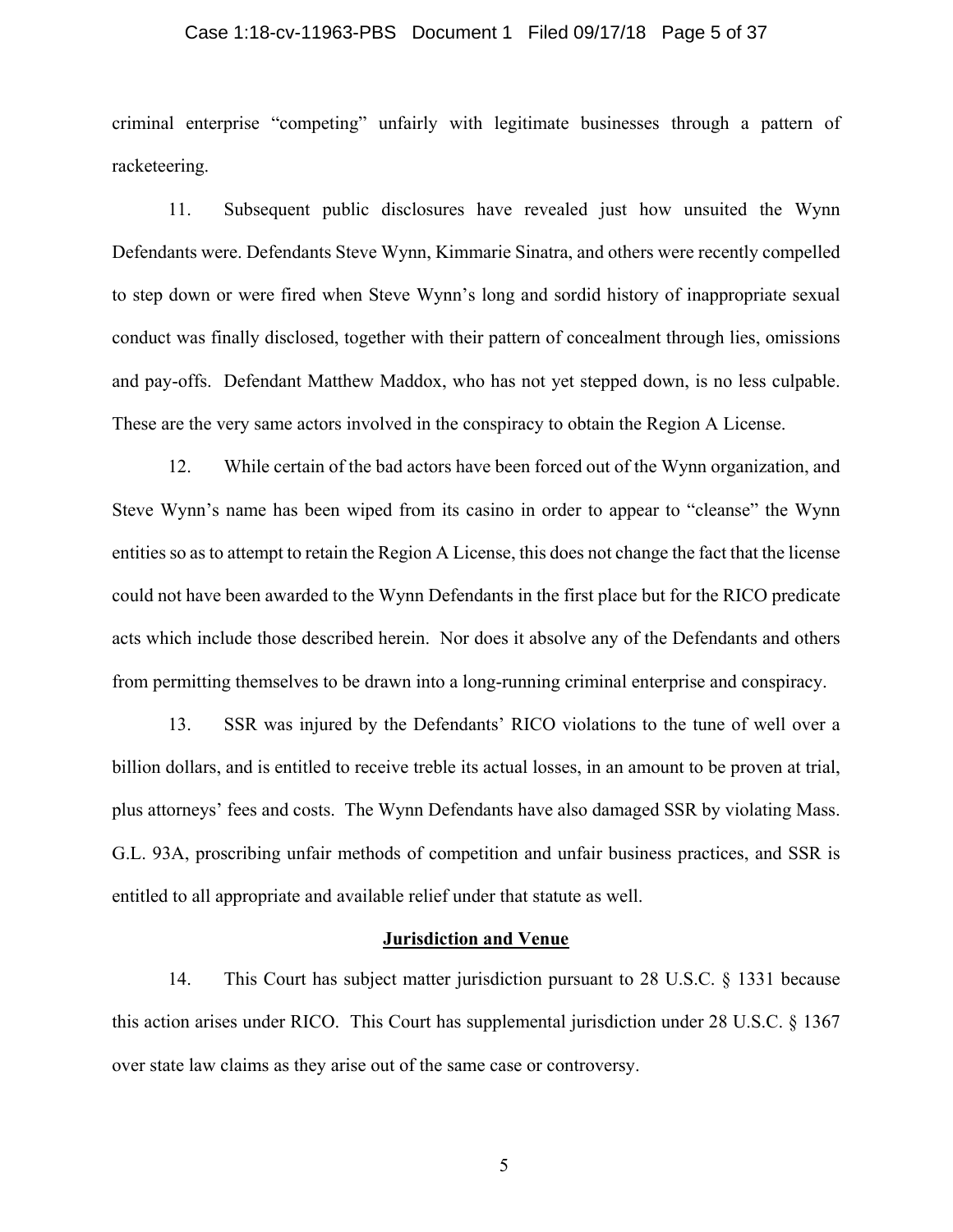## Case 1:18-cv-11963-PBS Document 1 Filed 09/17/18 Page 6 of 37

15. Defendants are subject to personal jurisdiction in this District as they reside in, have transacted and continue to transact business in, or have had more than minimum contacts with Massachusetts in connection with the acts and transactions alleged herein.

16. Venue is appropriate in this district pursuant to 28 USC § 1391(b), because the events giving rise to these claims occurred in this district.

## **The Parties**

17. SSR is a Massachusetts limited liability company with its principal place of business in East Boston. SSR owned at all relevant times the historic Suffolk Downs Racecourse, which straddled East Boston and Revere and was at all relevant times an appropriate site for the building of a casino.

## The Wynn Defendants

18. Wynn Resorts, Ltd. ("Wynn Resorts") is a Nevada corporation with its principal place of business at 3131 Las Vegas Blvd. South, Las Vegas, Nevada.

19. Wynn MA, LLC ("Wynn MA") is a wholly owned subsidiary of Wynn Resorts, formed for the purpose of applying for a Category 1 Gaming License in Massachusetts, with its headquarters at 3131 Las Vegas Blvd. South, Las Vegas, Nevada.

20. Stephen Wynn, often known as Steve Wynn ("Wynn"), is a resident of Nevada and was CEO of Wynn Resorts until his recent forced resignation due to his exposure as a serial sexual predator.

21. Matthew or "Matt" Maddox ("Maddox") is a resident of Nevada, has been the President and Chief Financial Officer of Wynn Resorts since 2013, and he became the Chairman in 2018 after Wynn's resignation. At relevant times, Maddox was also President and Treasurer of Wynn MA.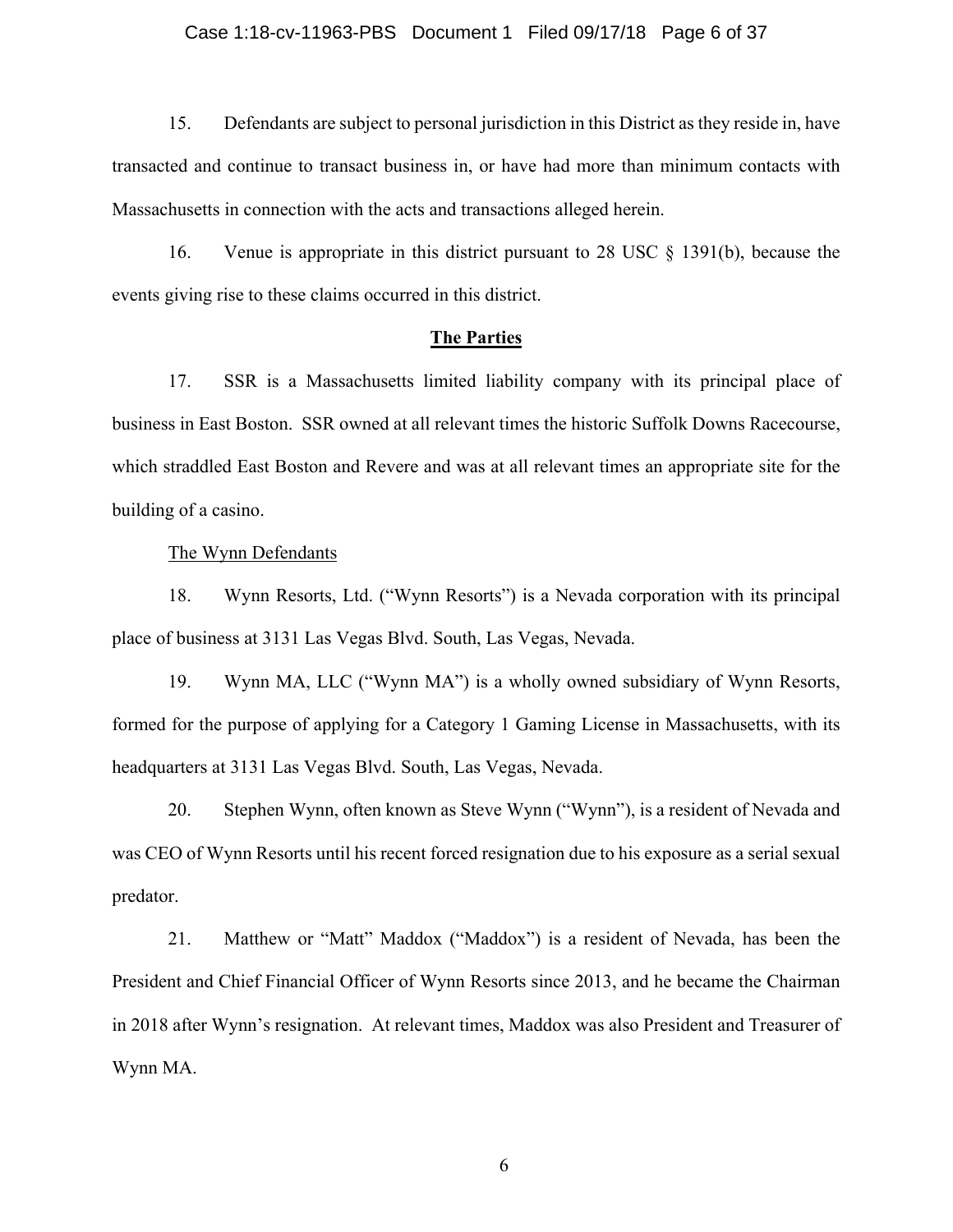## Case 1:18-cv-11963-PBS Document 1 Filed 09/17/18 Page 7 of 37

22. Kimmarie Sinatra ("Sinatra") is a resident of Nevada and was, until fired in July 2018, the General Counsel and Executive Vice President of Wynn Resorts. She was functionally the second-most-senior member of the Wynn Resorts management team after Steve Wynn himself, and had much broader power and responsibilities than is typical for a public-company general counsel. Wynn Resorts, Wynn MA, Wynn, Maddox and Sinatra, are sometimes referred to collectively herein as the "Wynn Defendants."

23. All of the Wynn Defendants had substantial contacts with Massachusetts through the process of obtaining a casino license and the meetings and transactions relating to the same.

## The Everett Defendants

24. Paul Lohnes ("Lohnes") is a resident of Massachusetts. He is the largest shareholder of FBT Everett Realty LLC ("FBT Everett").

25. FBT Everett is a Massachusetts LLC which owned highly contaminated property in Everett, Massachusetts, the former location of a munitions facility and a Monsanto Chemical facility (the "Everett Site") which is where the Wynn casino, the "Encore Boston Harbor" is being built today. According to the online database maintained by the Secretary of the Commonwealth of Massachusetts, the address of FBT Everett is c/o The DeNunzio Group LLC, 305 Cambridge Street, Cambridge, Massachusetts. At times relevant hereto, FBT Everett was owned by Defendant Lohnes, with a 50% interest, and by Gary DeCicco ("DeCicco') with a 19.5% interest, Anthony Gattineri ("Gattineri") with a 15% interest, Charles Lightbody ("Lightbody") with a 12.5% interest, and Dustin DeNunzio ("DeNunzio") with a 3% interest (all percentages approximate).

26. FBT Everett and Lohnes are sometimes referred to collectively herein as the "Everett Defendants."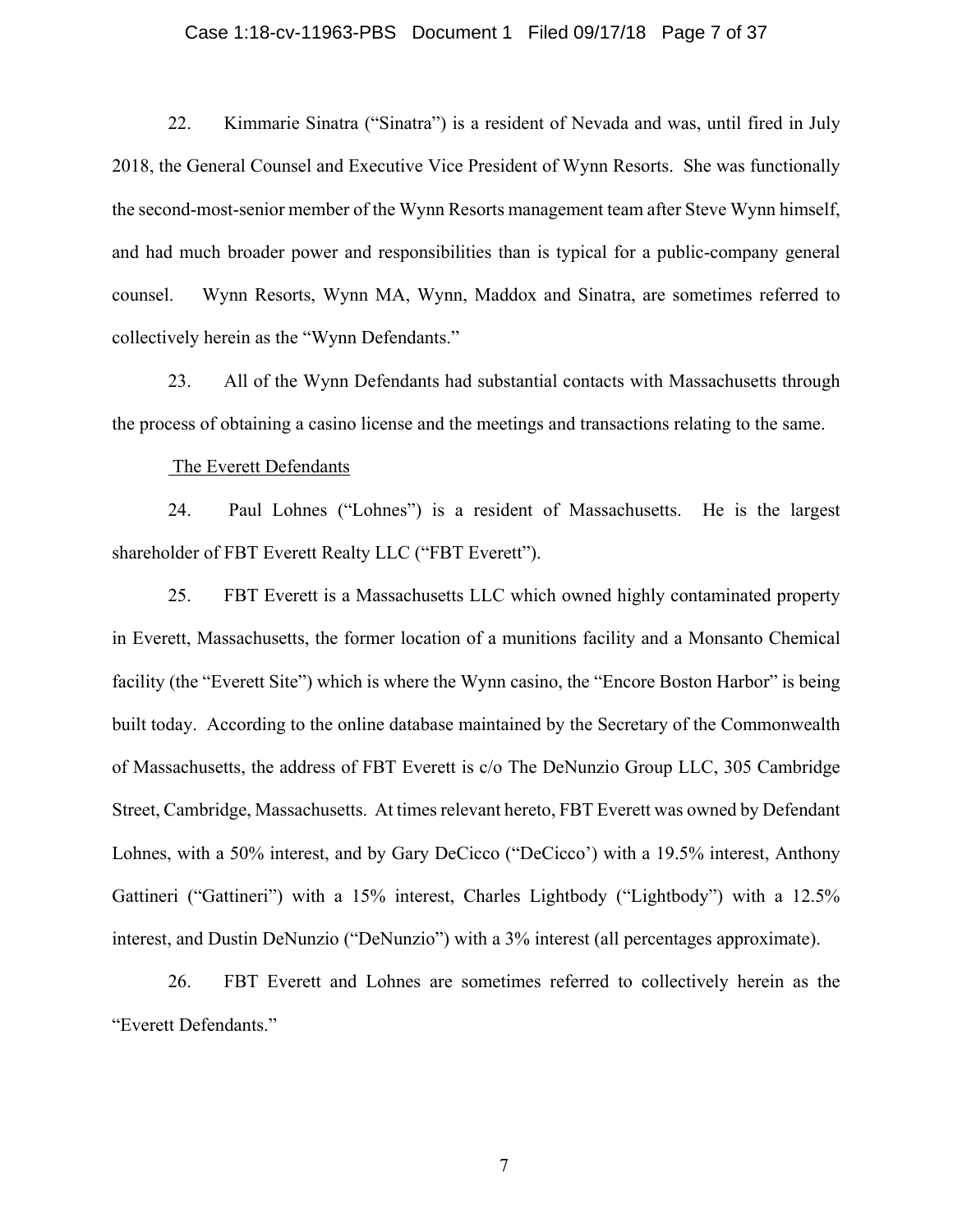## **FACTS COMMON TO ALL CAUSES OF ACTION**

## Massachusetts Gaming Act

27. On November 22, 2011, Governor Deval Patrick signed into law the Gaming Act, Chapter 194 of the Acts of 2011, codified at M.G.L. c. 23K. The Gaming Act established a process to allow the development of three destination resort casinos in Massachusetts, one in each of each of three geographic regions. Region A, covering the Boston area, included Suffolk, Middlesex, Essex, Norfolk and Worcester Counties, with Norfolk County being a last-minute addition. To be able to operate a casino, a prospective operator was required to apply for and obtain a "Category 1 License," only one of which could be granted in each region. M.G.L. c. 23K § 19(a)(1).

28. The Gaming Act was the fruition of more than two decades of intense political debate in Massachusetts and contains numerous provisions aimed at fighting organized crime and preventing its infiltration into Massachusetts casinos. Among those provisions intended to prevent criminals from profiting from any casino business, is the requirement that applicants disclose "… **the location of the proposed gaming establishment** … and **ownership interests over the past 20 years, including all interests, options, agreements in property**." M.G.L. c. 23K § 9(a)(15) (emphasis added).

29. Applicants were to be pristine in their relationships. The Gaming Act requires that "**In evaluating the suitability of the applicant, the commission shall consider** the overall reputation of the applicant including, without limitation … (6) **the suitability of all parties in interest** to the gaming license, **including affiliates and close associates** and the financial resources of the applicant." M.G.L. c. 23K  $\S$  12(a)(6) (emphasis added).

30. Pursuant to **Section 12(b),** "If the [Commission's Investigations and Enforcement] bureau determines during its investigation that an **applicant has failed to: (i) establish the**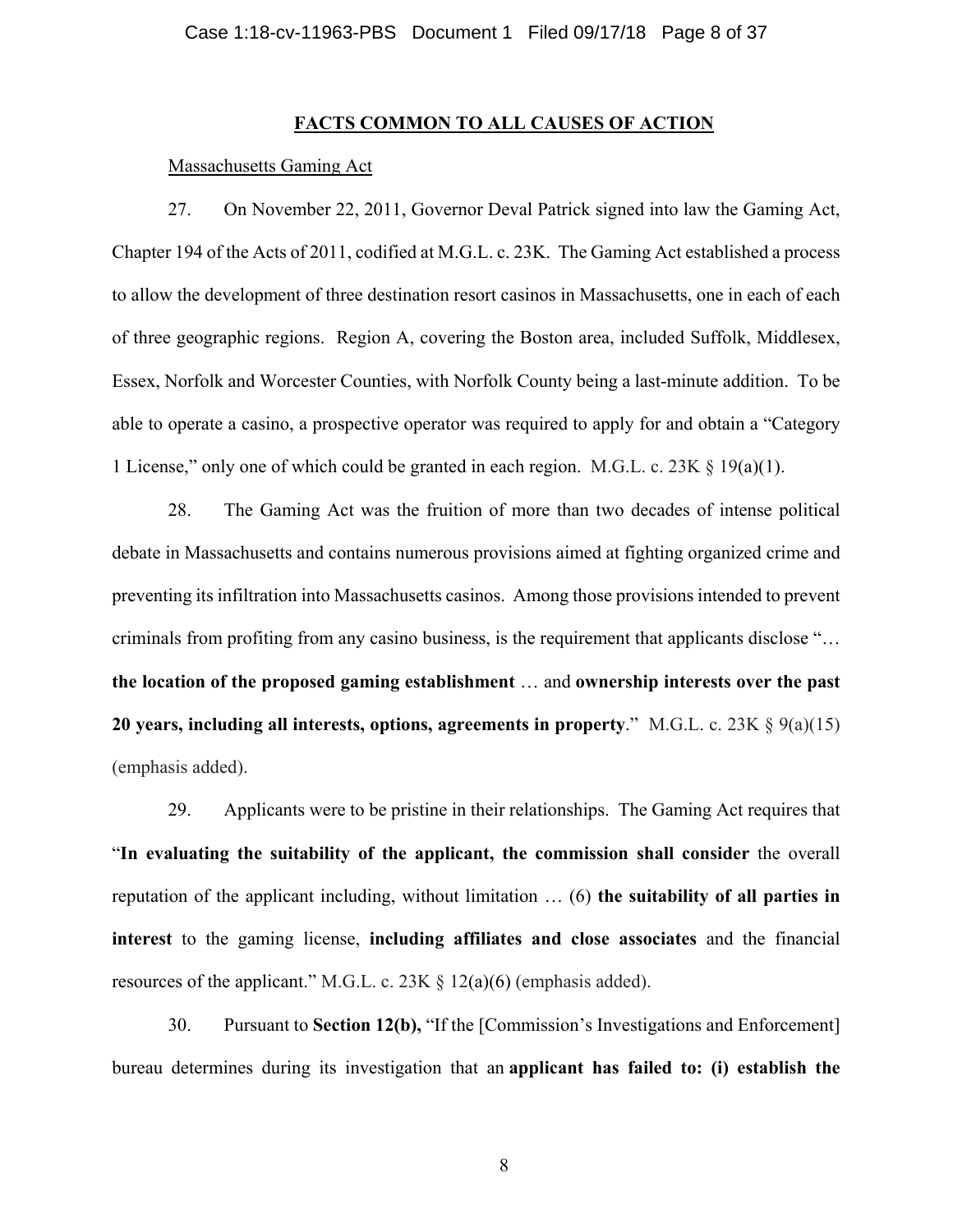#### Case 1:18-cv-11963-PBS Document 1 Filed 09/17/18 Page 9 of 37

**applicant's integrity or the integrity of any affiliate, close associate,** …, **the bureau shall cease any further review and recommend that the commission deny the application.**" M.G.L. c.  $23K \S 12(b)(i)$  (emphasis added).

31. Moreover, "**the commission shall deny an application** for a gaming license or a license for a key gaming employee issued under this chapter, if the applicant: (i) **has been convicted of a felony or other crime involving embezzlement, theft, fraud or perjury;** (ii) **submitted an application for a license under this chapter that contains false or misleading information;** (iii) **committed prior acts which have not been prosecuted** or in which the applicant was not **convicted** but form a pattern of misconduct that makes the applicant unsuitable for a license under this chapter; … or (iv) **has affiliates or close associates that would not qualify** for a license or whose relationship with the applicant may pose an injurious threat to the interests of the commonwealth in awarding a gaming license to the applicant." M.G.L. c. 23K § 16(a) (emphasis added).

32. Finally, in making sure that the Gaming Commission is able to properly evaluate applications, the Gaming Act provides: "**Whoever willfully resists, prevents, impedes, interferes with or makes any false, fictitious or fraudulent statement or representation to the bureau, commission** or division or to agents or employees of the bureau, commission or division in the lawful performance of the agent's or employee's duties under this chapter **shall be punished by imprisonment in the state prison for not more than 5 years or in the house of correction for not more than 2 1/2 years or by a fine not to exceed \$25,000, or both**." M.G.L. c. 23K § 38 (emphasis added).

33. In plain English, under the Gaming Act, any one of lying on an application, a pattern of unprosecuted and concealed sexual misconduct, conviction of the specific felonies by the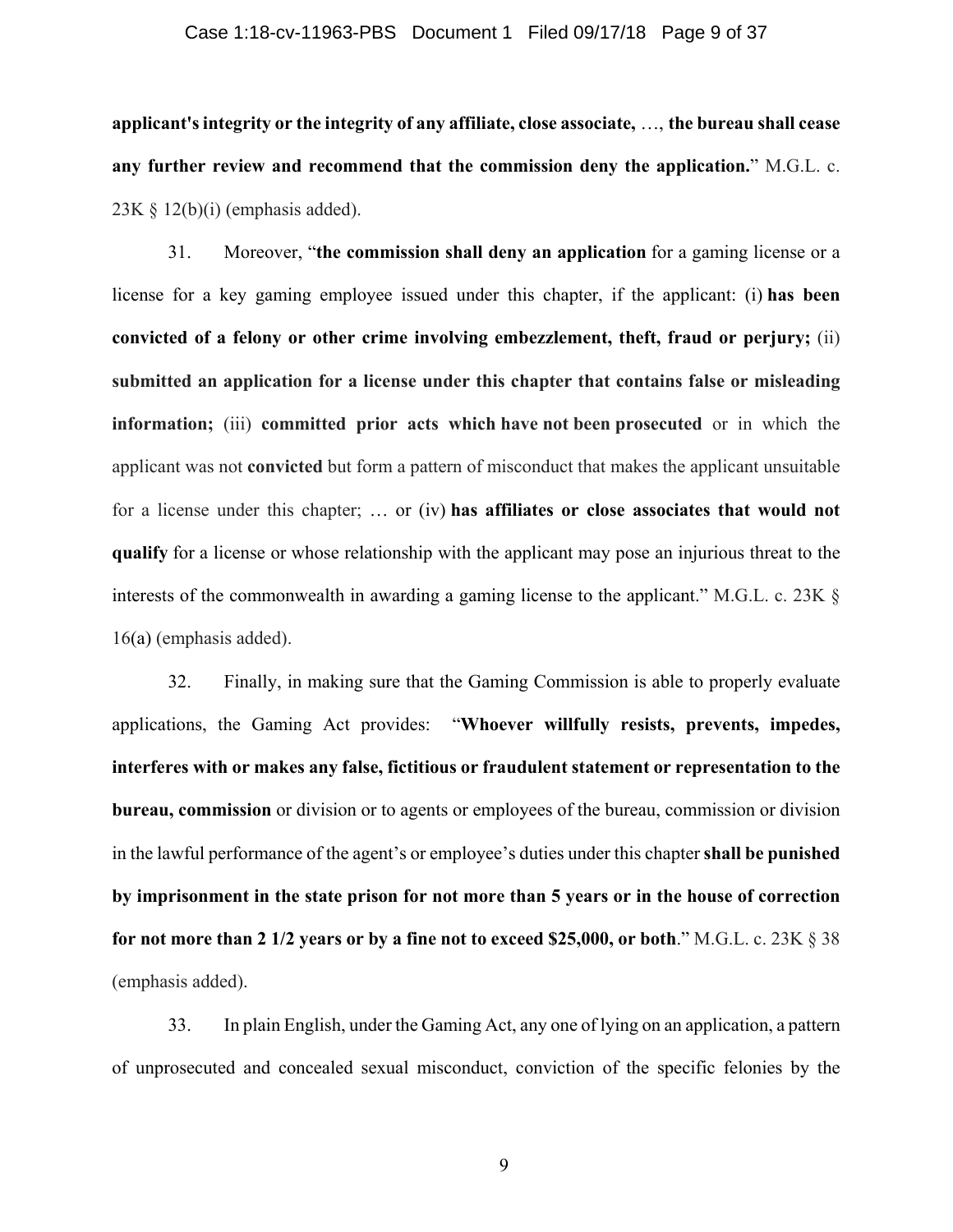## Case 1:18-cv-11963-PBS Document 1 Filed 09/17/18 Page 10 of 37

applicant, affiliates, or close associates, mandated disqualification and denial of a license. The facts below establish that the Wynn Defendants should have been denied a license for each of those reasons and would have been denied the license but for the misconduct alleged herein. Moreover, in order to discourage political corruption, the Gaming Act includes a "pay-for-play" restriction, providing that "No applicant for a gaming license…shall **directly or indirectly**, pay or contribute any money or thing of value to…any candidate for nomination or election to any public office in the commonwealth . . .; or any group, political party, committee or association organized in support of any such candidate or political party." M.G.L. c. 23K § 46 (emphasis added).

## The Gaming Commission

34. The Gaming Commission consisted of five Commissioners, headed by a Chairman. M.G.L. 23K § 3(a). Crosby served as the Chairman of the Gaming Commission and was granted "supervision and control over all the affairs of the commission." This included ongoing supervision of the Investigations and Enforcement Bureau ("IEB"), a law enforcement agency within the Gaming Commission. The function of the IEB was to investigate all applicants and licensees and serve as the primary enforcement agent under the Gaming Act. M.G.L. c. 23K § 6. The other four commissioners relied on the work of IEB but lacked the same direct supervisory control of it that Crosby possessed as Chairman.

35. The Gaming Act required Crosby, like all members of the Gaming Commission, to adhere to an "Enhanced Code of Ethics." This code required, among other things, that:

> a. "No Commissioner … may participate in a particular matter … pending before the Commission that may affect the financial interest of … a person with whom they have a significant relationship." *Mass. Gaming Comm'n Enhanced Code of Ethics* ¶ 9(A) (First Ed.)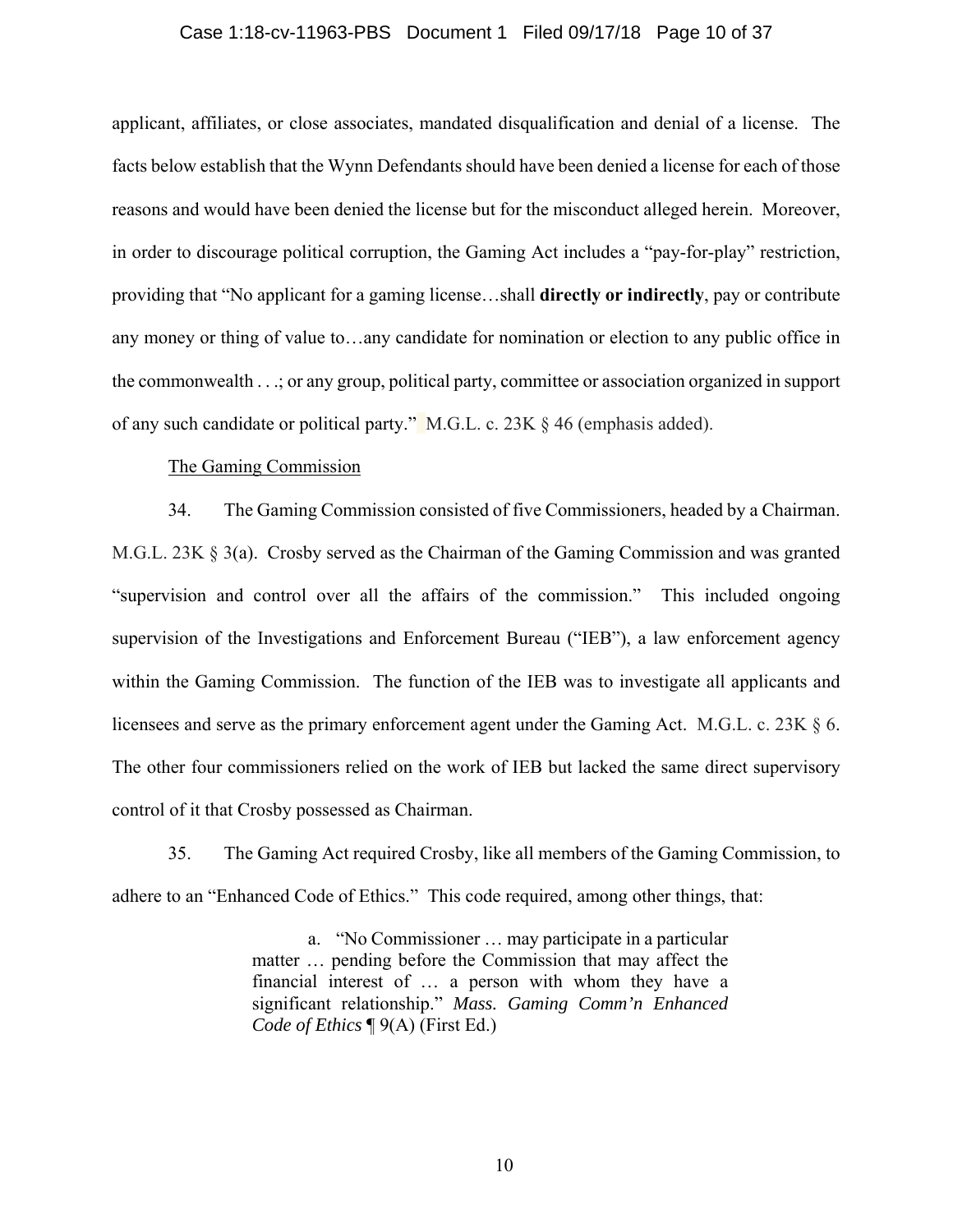## Case 1:18-cv-11963-PBS Document 1 Filed 09/17/18 Page 11 of 37

b. "Commissioners must recuse themselves from any licensing decision in which a potential conflict of interest exists." *Id*. ¶ 9(C)

36. Crosby, like all members of the Gaming Commission, was also expressly prohibited from having any *ex parte* communications with applicants. *Id*. ¶ 22(A). None of these provisions are discretionary. They are absolute prohibitions.

## The Defendants Form the Enterprise: The Wynn Defendants Need a Site

37. From a time prior to the enactment of the Gaming Act, the Wynn Defendants were intent on obtaining the Region A Gaming License. Initially, in partnership with Robert Kraft, the principal owner of the New England Patriots, the Wynn Defendants sought a license to operate a casino in Foxborough, Massachusetts, which was originally part of Region B.

38. That plan was derailed when the May 2012 town election for the Foxborough Board of Selectmen turned into a *de facto* casino referendum, with the town's voters supporting anticasino candidates and ensuring that the Board would have no interest in negotiating with a Kraft/Wynn consortium.

39. As a result, by May 2012, the Wynn Defendants were in search of a new site in the Boston area for their attempt to get the Region A casino license.

### The Defendants Form the Enterprise: FBT Everett Needs a Buyer for the Everett Site

40. At the same time that the Wynn Defendants were forced to abandon the Foxborough site, FBT Everett was looking for a buyer for the Everett Site, which Lohnes and his partners had purchased on the cheap three years previously in 2009. The Everett Site presented a challenge for any use due to the severe toxic contamination, resulting from its earlier uses as a Monsanto Chemical plant and munitions facility.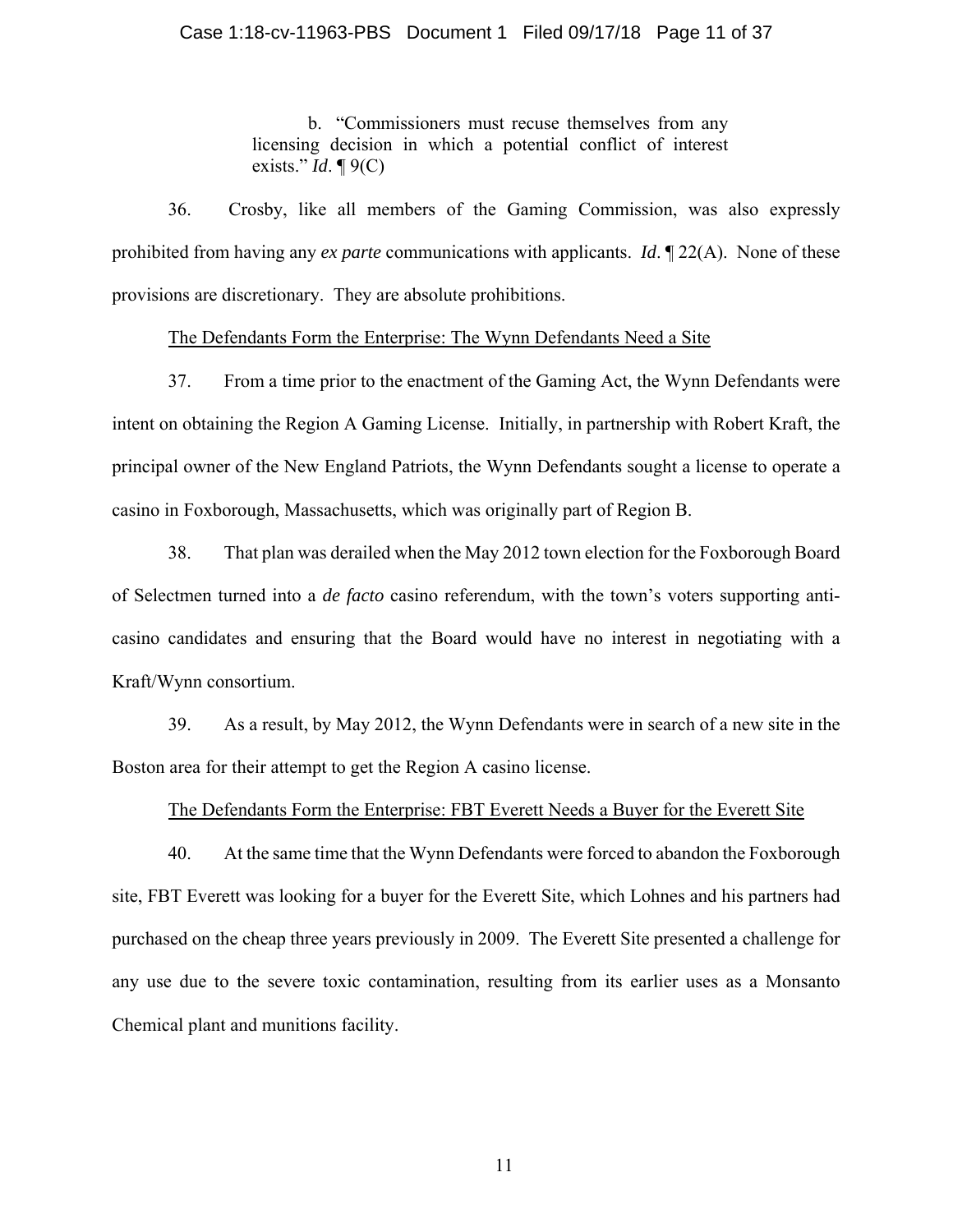## Case 1:18-cv-11963-PBS Document 1 Filed 09/17/18 Page 12 of 37

41. The Everett Site was "toxic" for the additional reason that two of Lohnes's partners, DeCicco and Lightbody, were notorious and convicted felons. Lightbody is widely understood to be associated with La Cosa Nostra, and is a longtime friend and political supporter of the Mayor of Everett, Carlo DeMaria. Lightbody's criminal record includes ten assault charges, three counts of illegal weapons possession, two counts of witness intimidation, and admitted involvement in an identity theft ring targeting immigrants. Lightbody received a felony conviction for grand larceny and identity theft in 2007. For his part, DeCicco had been convicted on multiple counts of mail fraud related to insurance claims he made in the wake of suspicious fires on his property.

42. The ownership interest and involvement of these convicted felons was open and notorious in the community as well as readily ascertainable from public records at the time the Wynn Defendants began negotiations to acquire the Everett Site. Mayor DeMaria has admitted that his "only" contact was Lightbody when dealing with significant issues involving the Everett Site.

43. A few months after FBT Everett acquired the property, in or about October 2009, a third convicted criminal, Jamie Russo, an affiliate of Lightbody who had also recently held a patronage job as a "consultant" for Mayor DeMaria at Everett City Hall, began "consulting" for FBT Everett. Russo acted as an intermediary between FBT Everett and the Everett municipal government with respect to permit or licensing issues. According to Russo, he was promised 3% of the proceeds from any sale of the Everett Site as compensation for his services.

The Lohnes-Crosby Dinner

44. Crosby has now admitted that he had a private dinner with Lohnes in May 2012. Lohnes had been instrumental some years previously in bailing out Crosby from the negative consequences of a failed business deal, sustaining losses himself in the process. Crosby did not,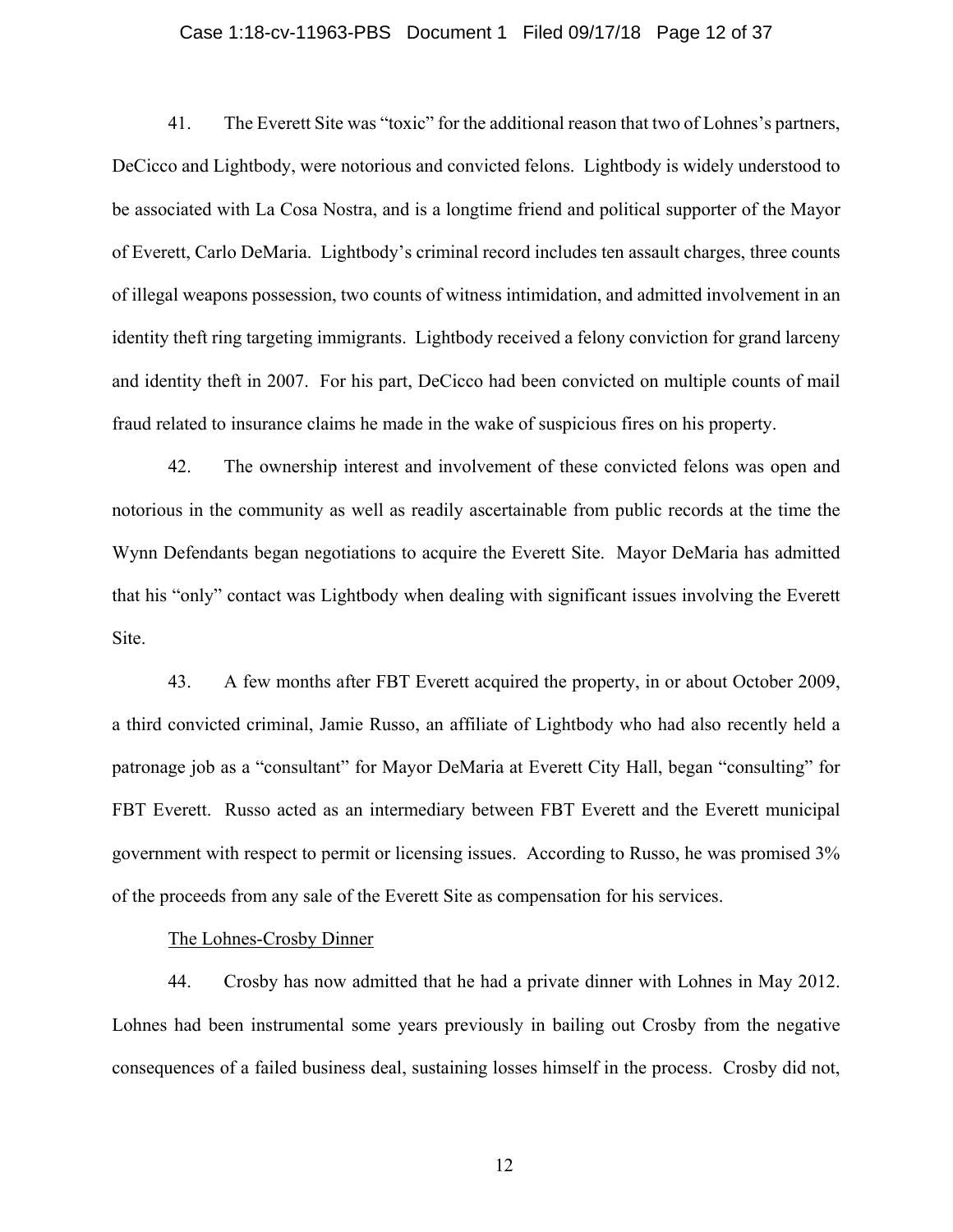## Case 1:18-cv-11963-PBS Document 1 Filed 09/17/18 Page 13 of 37

as he was required to do, promptly disclose this meeting to his fellow Commissioners or, just as importantly, disclose to them the fact that he had a longstanding friendship with, and felt indebted to, the principal owner of the land to which he subsequently referred potential licensees as a casino site. Instead, disclosure of this dinner was not made until August 22, 2013, until fifteen months after their dinner, and eight months after the Wynn Defendants submitted their Phase I application identifying Lohnes as an owner of the site planned for Wynn's casino. Prior to August 2013, the other Commissioners had no reason to discount any suggestions Crosby might have made to them that would tend to favor the Wynn/Lohnes bid, because they were unaware of this motivation. Crosby never disclosed that he had been referring potential licensees to the Everett Site.

45. The disclosure Crosby did eventually make in August 2013 was hardly voluntary. It was compelled by the fact that attention was focused on the Everett Site because, thirteen days earlier, the FBI had informed the Gaming Commission of information learned via wiretap that revealed Lightbody's involvement with FBT Everett.

46. Nor were Crosby's disclosures truthful when he asserted, both in August 2013 and again in October 2013, that he and Lohnes had "never discussed casino issues" and thus sought to downplay the meeting fifteen months earlier as simply old friends catching up and involving nothing that would impact his role as Chairman of the Gaming Commission.

47. Shortly after the dinner with his friend, Crosby began to show an interest in bringing potential casino operators to Everett, even though the Everett Site had not yet been marketed before that time, even by its owners, for use as a casino. In the summer of 2012, Crosby first attempted to steer another potential bidder for the Region A License to the Everett Site, but that potential bidder rapidly lost interest.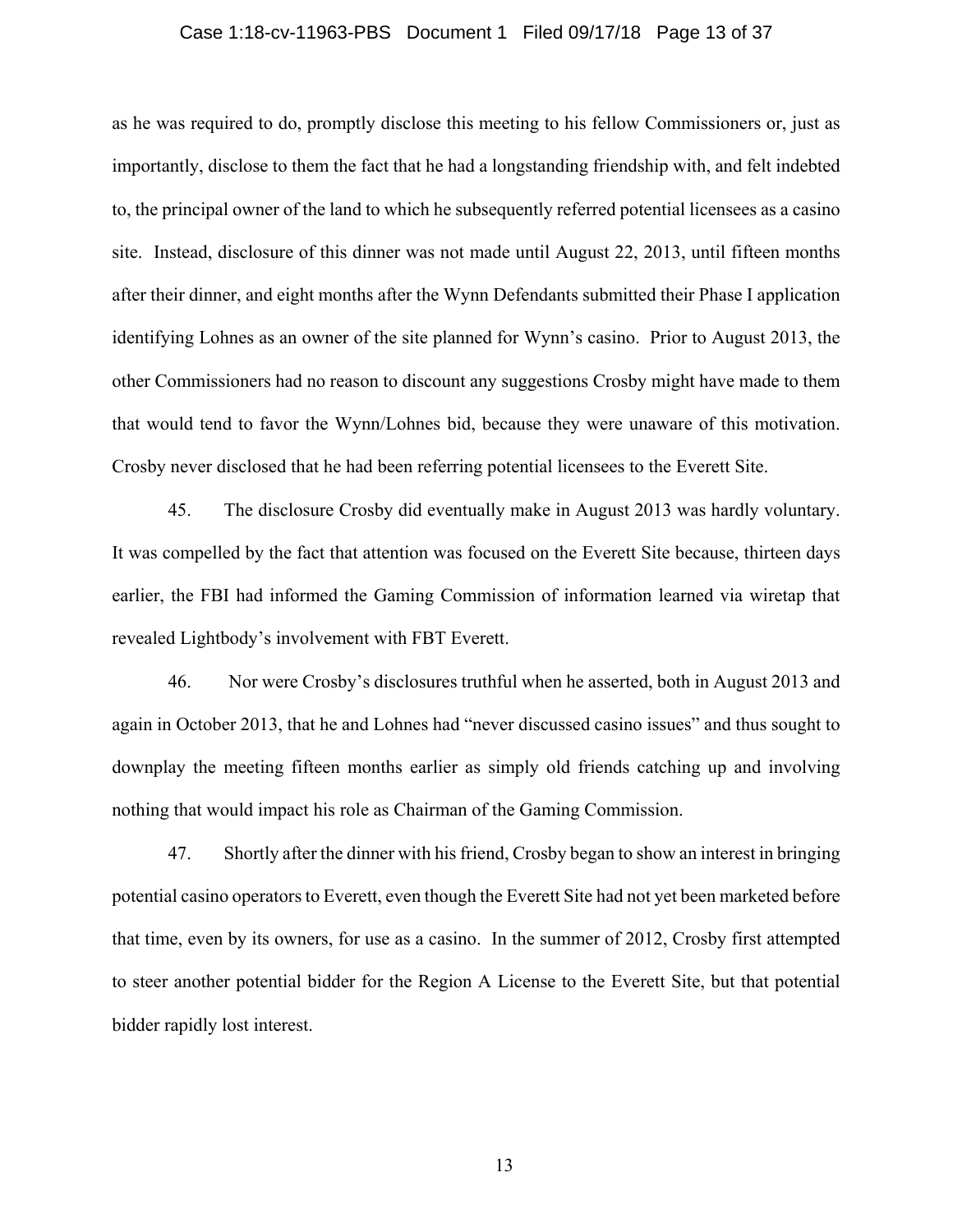## Case 1:18-cv-11963-PBS Document 1 Filed 09/17/18 Page 14 of 37

48. Crosby's lengthy concealment of his relationship with Lohnes is particularly striking given how starkly it contrasts with his prompt disclosure of far lesser conflicts.

49. On May 10, 2012, Crosby ran into Joe O'Donnell, one of the owners of SSR, at a Harvard class reunion dinner. In contrast to Crosby's belated and misleading disclosure about Lohnes, and even though Crosby stated that he had "no ongoing relationship" with O'Donnell and that the two "do not generally socialize," he promptly (within 8 days) filed a disclosure of that meeting pursuant to G.L. c. 268A, § 23(b)(3).

50. Moreover, Crosby's belated disclosure of his relationship with Lohnes did not divulge the circumstances surrounding his "discovery" of Lohnes's ownership or why he chose not to report his relationship with Lohnes until August 2013—nine or ten months after, even by his own admission, he knew that he had been referring prospective licensees to his friend's property.

## The Defendants Form the Enterprise: The Wynn Defendants Go to Everett

51. The Wynn Defendants, desperate to find a Region A site to replace Foxborough, began to consider the Everett Site in the summer or fall of 2012, around the time the other potential bidder Crosby had steered to the site lost interest. In late November 2012, the Wynn Defendants agreed to pay \$100,000 per month for an option to purchase the Everett Site for \$75 million (more than ten times what FBT Everett had paid) if and when the Wynn Defendants got the Region A License. That arrangement was finalized in writing signed by Maddox on or about December 19, 2012. That agreement also provided that FBT Everett would collaborate with the Wynn Defendants in the development of the property, including with respect to obtaining subdivision approvals, permits, a permanent road easement and performing environmental remediation. Thus,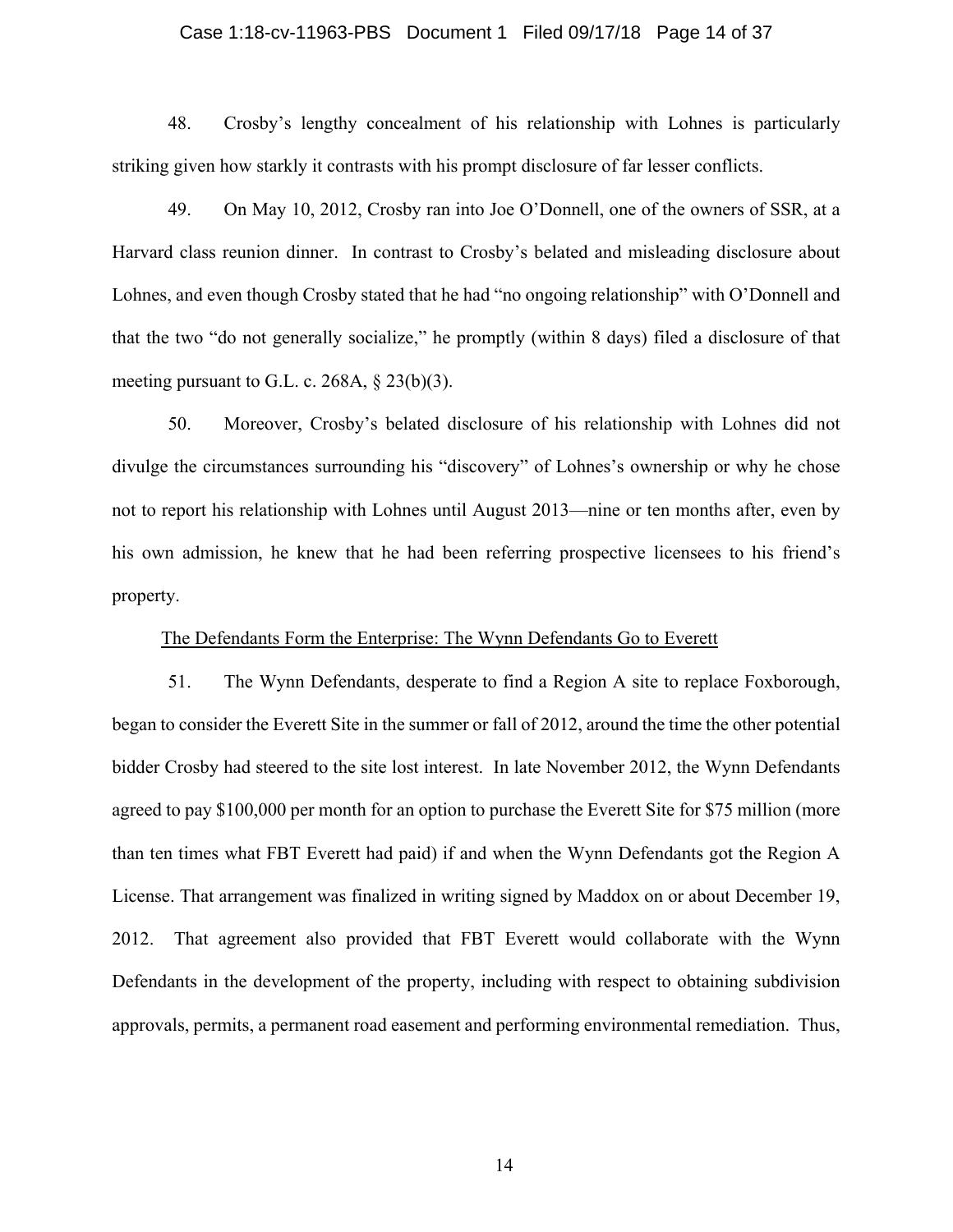## Case 1:18-cv-11963-PBS Document 1 Filed 09/17/18 Page 15 of 37

this criminally-affiliated group was not merely a seller of property, it was to be an active, ongoing participant in the casino development.

## **Concealment of the Felons**

52. On December 14, 2012, the *Boston Business Journal* published an article noting that convicted felon Gary DeCicco appeared on early 2012 FBT Everett corporate paperwork. The Wynn Defendants immediately feigned surprise, claiming that this was the first they had heard that a felon was involved.

53. In fact, during the first official meeting between FBT Everett and representatives of the Wynn Defendants at the Everett Site in November 2012, DeNunzio informed Sinatra and Maddox that "an individual with a checkered past" was then an owner of FBT Everett but was taking steps to give up his interest. Thus, Sinatra and Maddox were aware by November 2012, at the latest, that an individual with a criminal history was a partial owner of FBT Everett.

54. DeCicco purported to transfer his interests to Lightbody, another convicted felon, who already had an ownership interest in FBT Everett from the beginning and whose ownership interest was open and notorious, and known to the Wynn Defendants.

55. When one of the Wynn Defendants' local lawyer/lobbyists met with Mayor DeMaria as part of due diligence in or about December 2012 and asked the mayor if anyone involved with FBT Everett had "any kind of a criminal background," the mayor readily volunteered Lightbody's name.

56. Further, during the fall of 2012, Lightbody had at least once visited Wynn's Las Vegas casinos as a VIP "Guest of the Chairman" and was there to personally open the Everett Site gates for Steve Wynn when he visited the Everett Site.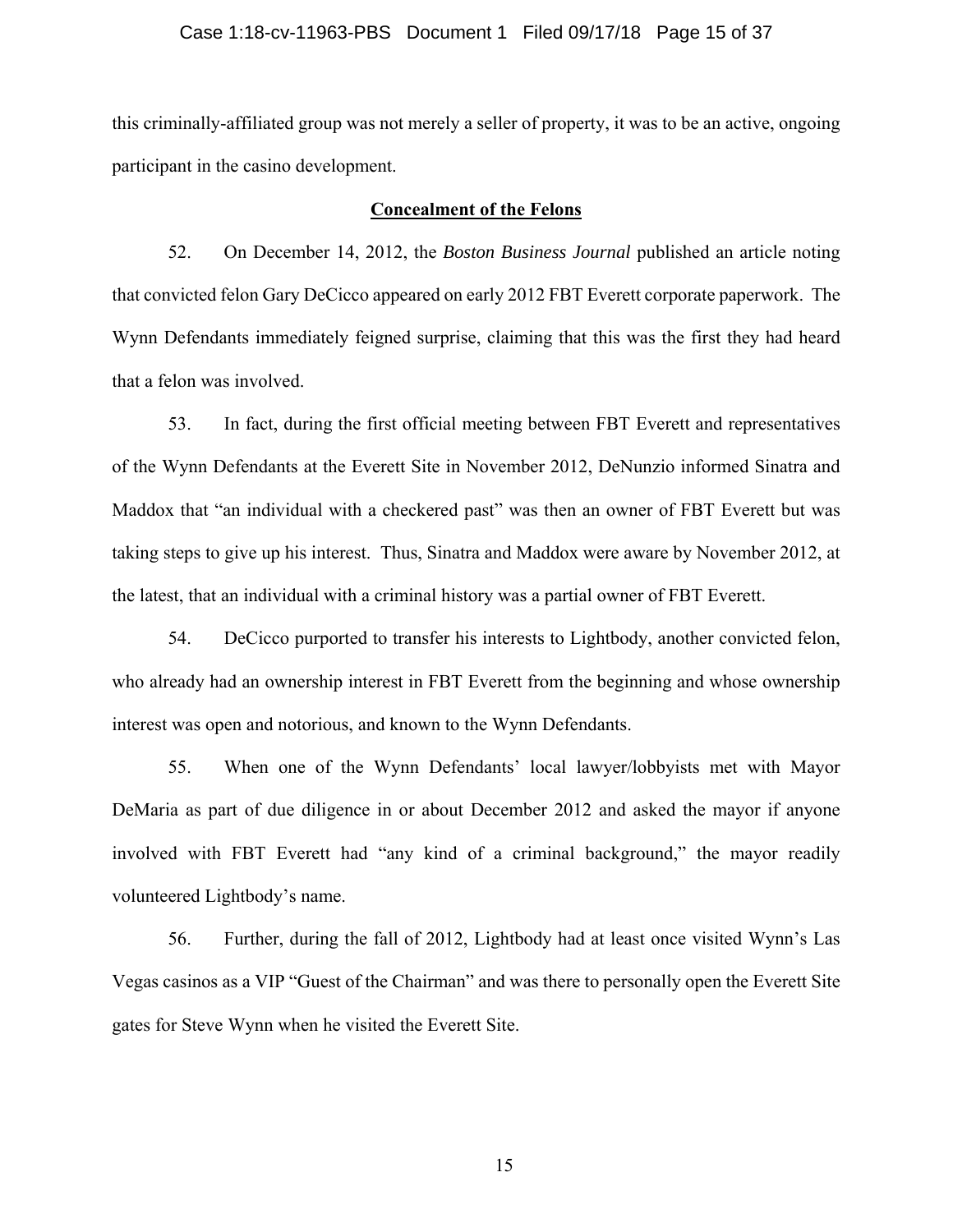## Case 1:18-cv-11963-PBS Document 1 Filed 09/17/18 Page 16 of 37

57. Sinatra and the Wynn Defendants claim to have taken no steps to look further into the ownership history of the Everett Site after the ownership interest of ex-felon DeCicco was publicized, nor to question when DeCicco transferred his interest, or to whom he transferred it to, despite the requirements of the Gaming Act that any applicant disclose in its application the ownership history of a gaming site for the past twenty years. That denial is itself implausible. Sinatra was a seasoned gaming attorney overseeing the Wynn Defendants' due diligence before committing to the Everett Site; she and Maddox were not neophytes. They surely knew the importance of "suitability" to all gaming regulators and that a gaming license application in Massachusetts required 20 years of historical ownership information, M.G.L. c. 23K  $\S$  9(a)(15). Sinatra's subsequent claim that their due diligence went no deeper than an investigation of only three people FBT Everett itself volunteered as its current "owners," if true, would have been gross malfeasance, especially when the agreement with FBT Everett went beyond the mere sale of land. Thus, the Wynn Defendants could not have been fooled by the Everett Defendants' attempts to conceal the felons' interests and subsequently cooperated to keep it concealed.

58. In January 2013, fully aware of the Gaming Act's prohibition on the involvement of felons with gaming applicants (and at all times aware of both DeCicco and Lightbody's criminal pasts), DeNunzio, acting for the benefit of himself and the Defendants, created a backdated FBT Everett 2012 Operating Agreement so as to falsely reflect that DeCicco did not have an ownership interest in FBT Everett as of January 2012. The backdated FBT Everett 2012 Operating Agreement purports to transfer DeCicco's interest to Gattineri (whose claimed ownership interest thereby increased from 15% to 34.64%). However, prior to DeNunzio's backdating of the agreement, DeCicco executed a Memorandum of Transfer dated "April \_\_ 2012," in which he transferred the entirety of his residual rights and membership interests to Lightbody. To the extent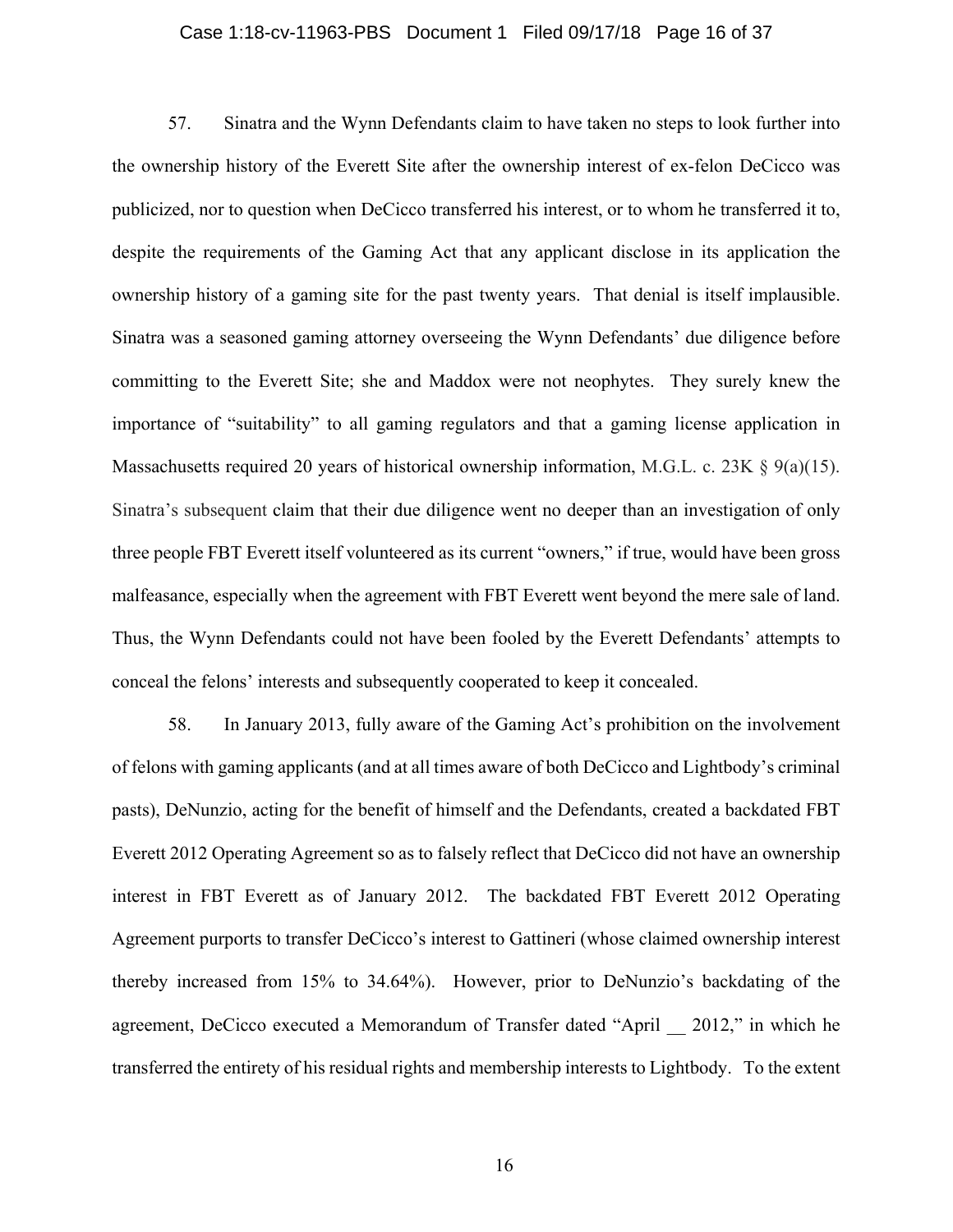## Case 1:18-cv-11963-PBS Document 1 Filed 09/17/18 Page 17 of 37

DeCicco's interest had been taken over by another felon, Lightbody, that was hardly an improvement.

59. On January 17, 2013, DeNunzio, acting for the benefit of himself and the Defendants, emailed Sinatra to tell her that the only equity holders of FBT Everett were himself, Lohnes and Gattineri. Sinatra and Maddox, of course, knew this was false – or at the least that this was not always the ownership structure given their attendance at the meeting at the Everett Site in November 2012 where the criminal nature of one of FBT Everett's owners was disclosed. Eleven days later, on January 28, 2013, DeNunzio, acting for the benefit of himself and the Defendants, arranged for Lightbody and Gattineri, likewise acting for the benefit of themselves and the Defendants, to execute a Memorandum of Transfer, backdated to December 14, 2012, memorializing Lightbody's supposed transfer of his interest to Gattineri for a \$1.7 million promissory note, also backdated to December 14, 2012.

60. After Lightbody's interest became known, in July 2013, FBT Everett, for the second time, backdated the memorandum of transfer and promissory notes to show the transfer of interest occurring on August 15, 2012, in an attempt to show that Lightbody did not have any interests in FBT Everett by the time the Wynn Defendants visited the Everett Site and began negotiations to purchase the Everett Site. DeNunzio later admitted that he made those alterations. Even then, however, the backdated documentation indicated that Lightbody had not been paid for the transfer but had been given a promissory note by Gattineri, thus giving Lightbody an ongoing financial interest. Indeed, throughout 2013 and 2014, Lightbody, for the benefit of himself and the Defendants, remained actively involved in trying to block SSR's bid. He spent thousands of dollars, allegedly out of his own pocket, on signs and advertising supporting the anti-SSR side of the public referendum in Revere (which SSR needed to pass for its proposal to go forward) as well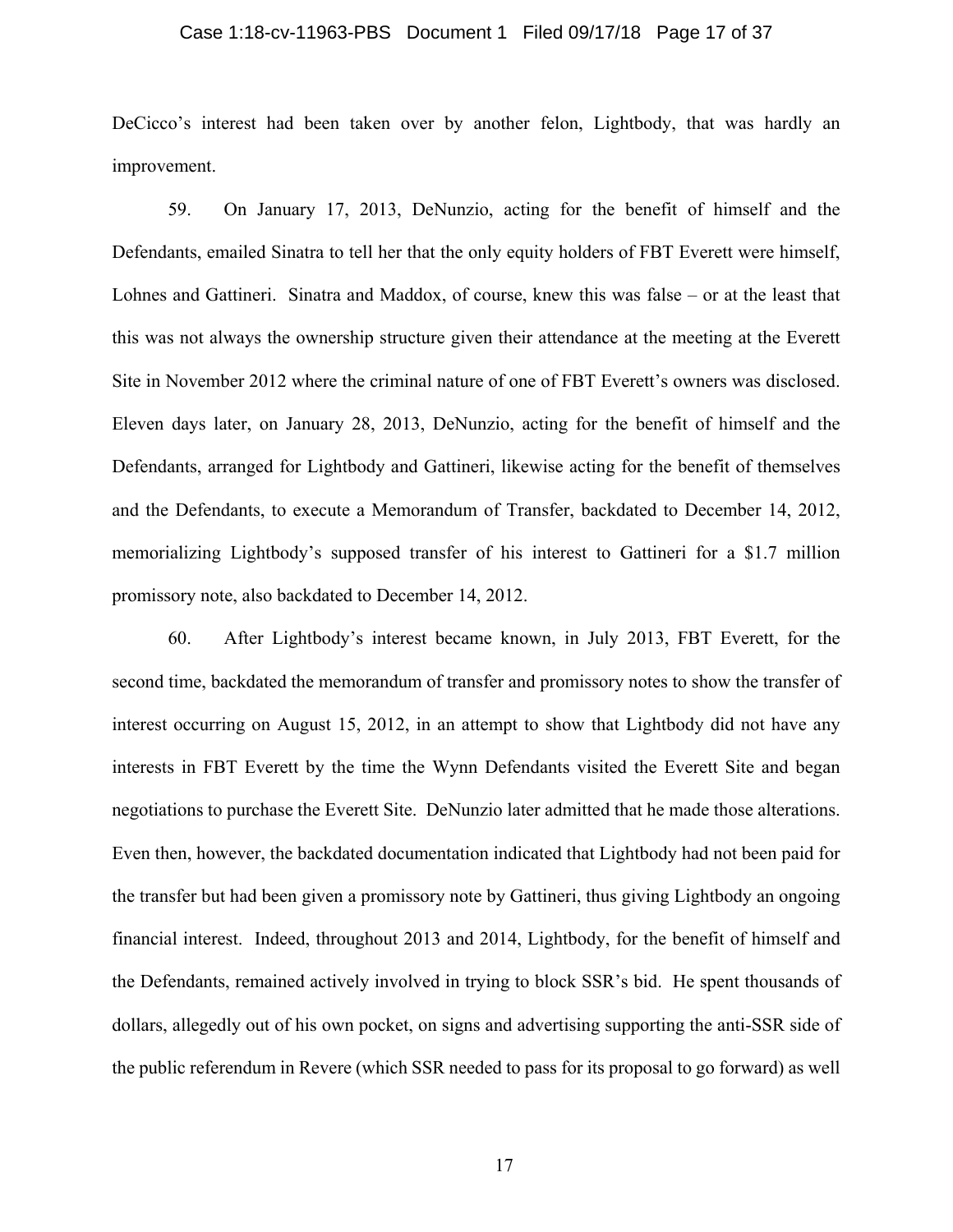## Case 1:18-cv-11963-PBS Document 1 Filed 09/17/18 Page 18 of 37

as donating to the "No Eastie Casino" advocacy group seeking to block SSR's bid. Indeed, Lightbody was arrested in October 2013 for physically assaulting a participant in a pro-SSR rally in Revere with the apparent intent of suppressing the vote for SSR's bid.

61. DeNunzio, Gattineri and Lightbody were subsequently indicted for their roles in falsifying documents to conceal the criminal ownership interests in FBT Everett. They were all acquitted at trial, however, apparently because the jury believed their defense that the alleged "victims" of the falsified documents, namely the Wynn Defendants, had known full well the truth about their involvement.

62. Crucially, by accepting promissory notes rather than selling his interests outright, Lightbody never really gave up his interest in FBT Everett. Lightbody had recourse against Gattineri in the event Gattineri defaulted on the note – recourse that conferred a reversionary interest on the property to Lightbody. Moreover, the Gaming Act requires disclosure of twenty years of ownership history of any proposed gaming site. Even if the Wynn Defendants believed DeCicco and Lightbody no longer held an interest at the time they submitted their application, they were still required to – but failed to – disclose the ex-felons' previous ownership interests in the Everett Site.

63. Thus, the Wynn Defendants' license applications were intentionally and materially false due to its non-disclosure of the involvement of convicted criminals in the ownership of the Everett Site as well as its non-disclosure of Wynn's own pattern of sexual abuse and its cover-up. Steve Wynn, Sinatra, and Maddox were each involved in the preparation and submission of the applications and each knew of their falsity.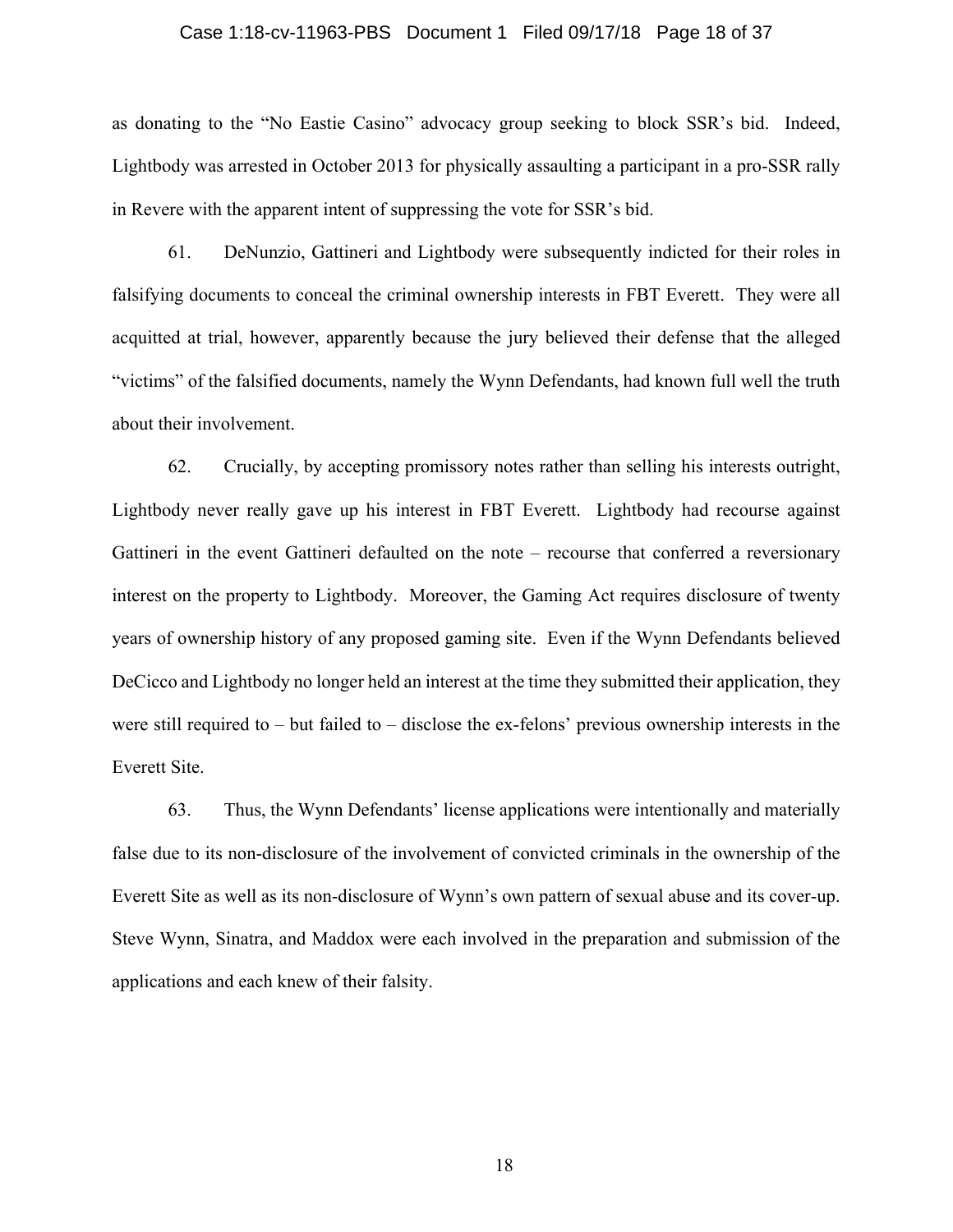#### **Alteration of the Rules for the Wynn Defendants' Benefit**

64. The Gaming Commission, including Crosby, had repeatedly and firmly concluded that it was necessary for the IEB to complete its background checks on applicants before permitting a community vote approving or disapproving of a potential licensee's proposal (as the Gaming Act required). There were a number of rationales for that position, including a concern that community support for an unsuitable candidate would put unwarranted pressure on the Gaming Commission, as well as a desire for the public to have full information before it voted.

65. But then Wynn called Crosby *ex parte* in violation of the Gaming Act in or about April 2013. Wynn asked for special treatment, specifically, that he be permitted to have the Everett community vote occur before the IEB announced its determination as to suitability. Crosby then persuaded the rest of the Gaming Commission (who were not yet aware of Crosby's connection to the Everett Site's principal owner) to adopt "emergency regulations" which permitted that to occur. That "emergency regulation" allowed the Everett community vote on the Wynn Defendants' proposal *before* their affiliation with felons and mobsters was fully revealed. The Wynn Defendants won that vote in June 2013, just a few weeks before the FBI informed the IEB and Massachusetts State Police that, through wiretaps in an unrelated investigation, they learned that the convicted felon Lightbody appeared to have a hidden interest in the Everett Site.

#### **The Pretend Solution and Crosby's Purported Recusal**

66. Once the fruits of the FBI's wiretaps were passed to the Gaming Commission via its staff in July 2013, the Wynn Defendants were known to the Gaming Commission to have associated with known felons and to have failed to disclose those affiliations. Building on the Everett Site would directly reward the very wrongdoers that the Gaming Act was designed to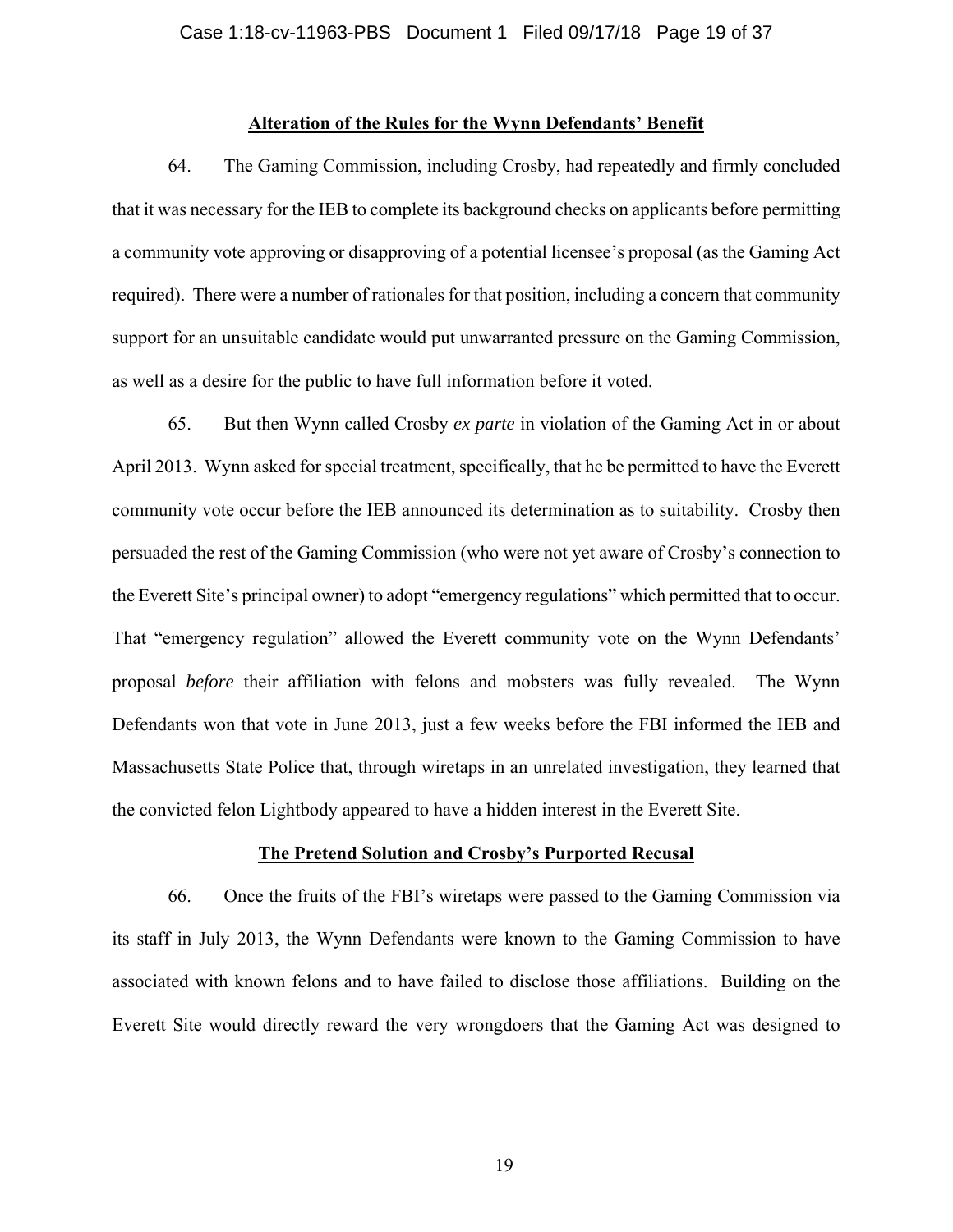## Case 1:18-cv-11963-PBS Document 1 Filed 09/17/18 Page 20 of 37

prevent. To avoid disqualification, the Wynn Defendants urged upon the Gaming Commission an illusory "cure.".

67. The Gaming Commission was convinced to announce in December 2013 that it would overlook the tainted ownership history, if the exercise price of the Wynn Defendants' option to purchase the Everett Site were reduced from \$75 million to \$35 million, supposedly to eliminate the "casino premium" that FBT Everett would otherwise receive.

68. In or about November 2013, before the public had been advised of the foregoing, FBT Everett and Sinatra, on behalf of Wynn MA, executed an amendment to the purchase Option Agreement that reduced the exercise price from \$75 million to \$35 million. In doing so, however, the parties largely negated the impact on the felons of that reduction by also reallocating other financial burdens. For example, the obligation to pay tens of millions of dollars to remediate the toxic contamination was shifted from FBT Everett to the Wynn Defendants, making the seemingly-dramatic reduction in the "ticket price" largely illusory, although it is not clear that the illusory nature of the price reduction was disclosed to the Gaming Commission.

69. In addition, the Gaming Commission expected the owners of FBT Everett to confirm that they were the true owners and that there were no hidden interests in the property.

70. Moreover, the Wynn Defendants entered into at least one secret side agreement to make an owner of FBT Everett whole under the terms of the original Option Agreement, despite the purported purchase price reduction. Accordingly, their multiple representations to the Gaming Commission about the reduced price were knowingly false.

71. Lohnes and DeNunzio signed confirmations of ownership on December 23, 2013. However, their confirmations did not conform to the stipulations proposed by the Gaming Commission with respect to the ownership of FBT Everett, a condition for the Gaming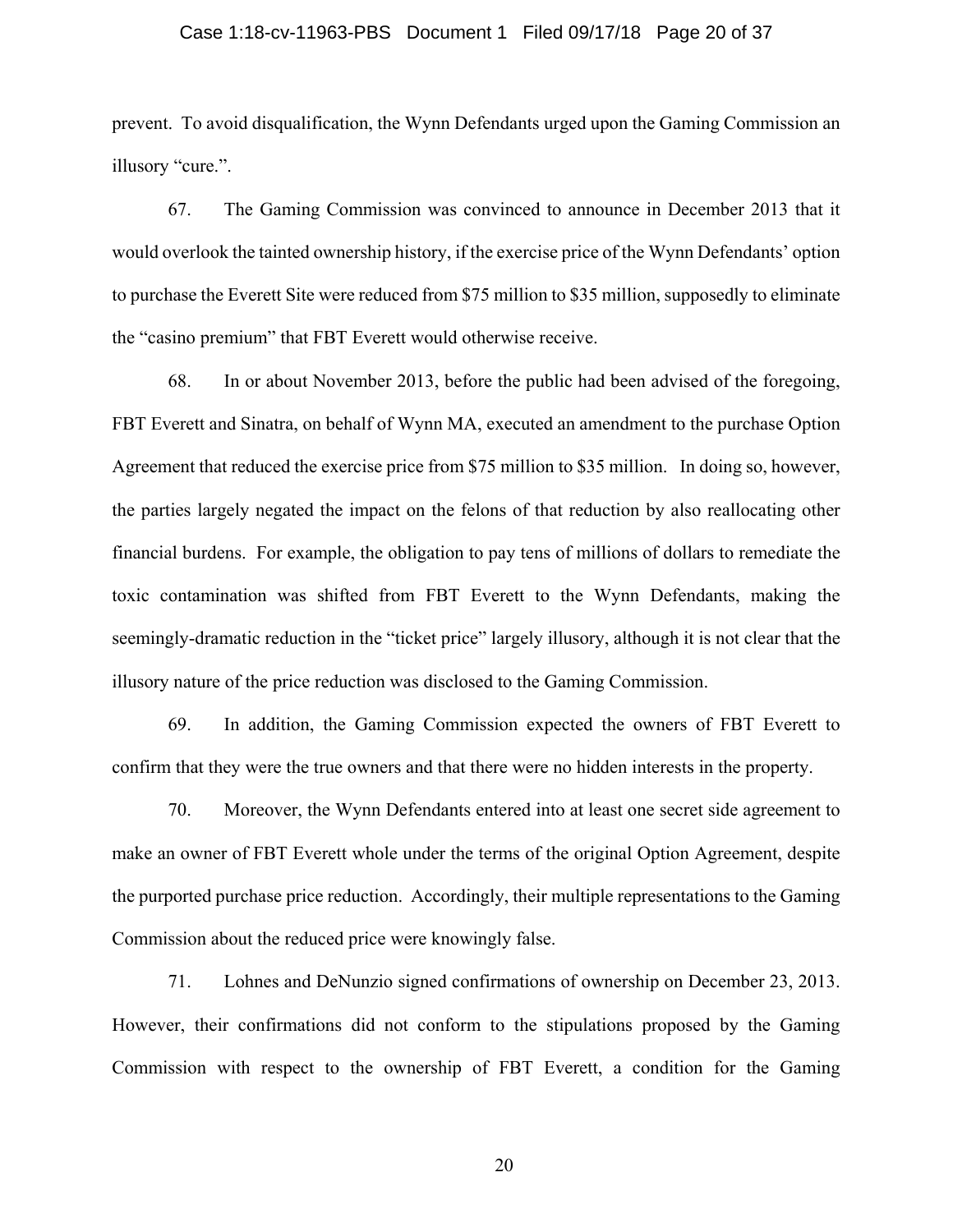## Case 1:18-cv-11963-PBS Document 1 Filed 09/17/18 Page 21 of 37

Commission's suitability determination. The confirmations signed by Lohnes and DeNunzio additionally disclosed the additional interest of Lightbody's longtime business partner, convicted criminal Jamie Russo, for 3% of the purchase price of the Everett Site, but without disclosing the criminal record of Russo, who been charged with a casino-related felony in the past (though ultimately pled down to a misdemeanor). Russo eventually sued for the enforcement of his agreement with FBT Everett that it pay him 3% of the monies it received in the sale of the Everett Site upon Wynn MA's receipt of the Region A Gaming License.

72. Though Lohnes and DeNunzio provided their signed confirmations of ownership on December 23, 2013, by June 2014, with only days left to meet the Gaming Commission's deadline for submission of the confirmations, Gattineri still had not provided any such confirmation and his lawyer had made public declarations that he had no intention to do so. Gattineri ultimately signed a materially different confirmation than the one purportedly required by the Gaming Commission, merely stating that he had "not mortgaged, pledged, or assigned [his] own interest in the Company, nor [had he] granted to any person or entity an option, warrant or other right to [his] interest in the Company or the economic interests represented hereby, in whole or in part." Gattineri's confirmation was signed in conjunction with the execution of a promissory note to Lightbody for \$1.9 million – confirming Lightbody's continued interest in FBT Everett and financial profit from its sale of the Everett Site.

73. Gattineri later claimed in his June 2018 lawsuit against Wynn Resorts and Wynn MA that he had a side agreement for his reimbursement, and that he only signed the confirmation of ownership in consideration of that side agreement. Specifically, Gattineri alleged that he met with Robert DeSalvio ("DeSalvio"), president of Wynn MA, who pressured him to sign a confirmation, and agreed, on behalf of the Wynn entities, to pay Gattineri \$18,676,000,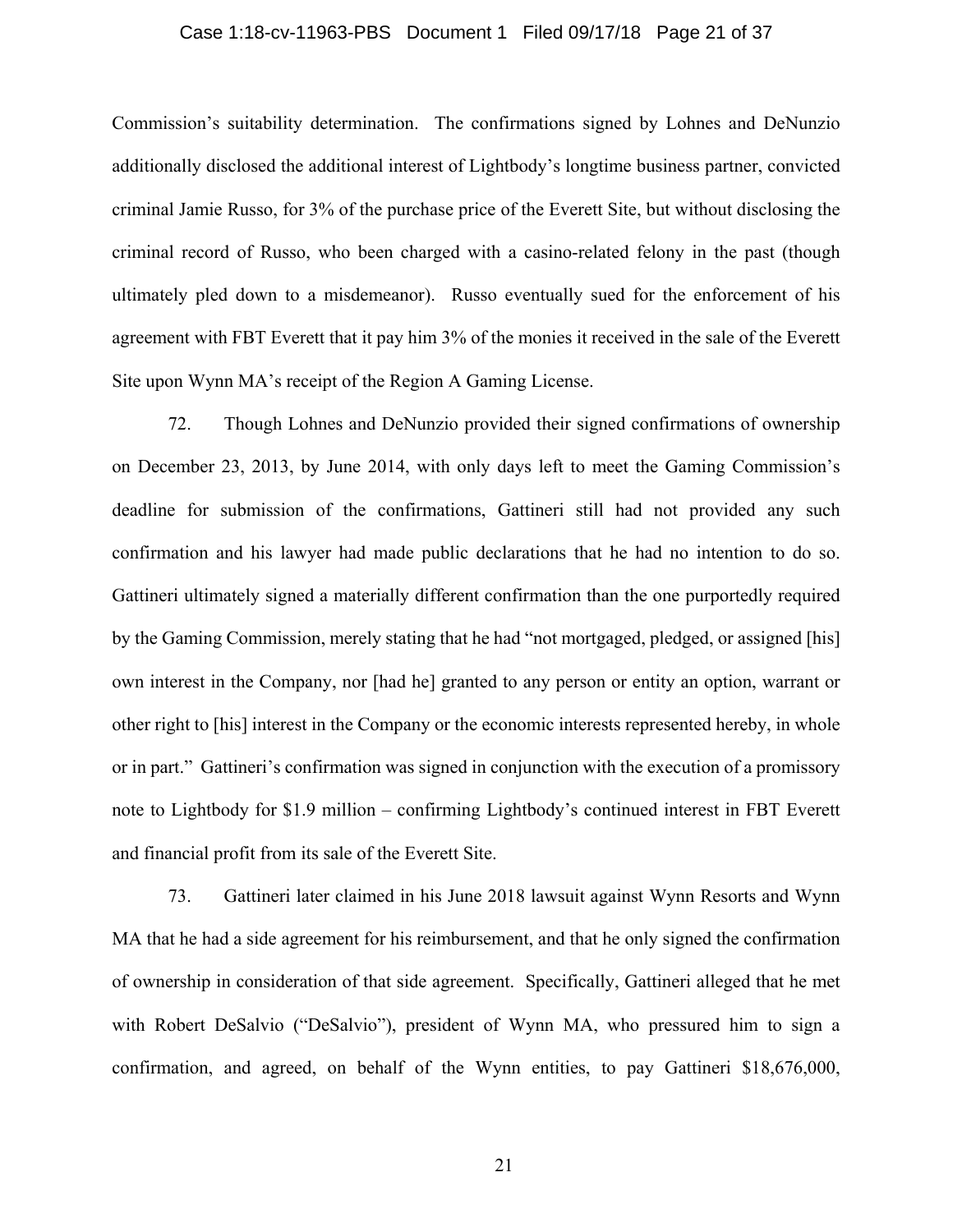## Case 1:18-cv-11963-PBS Document 1 Filed 09/17/18 Page 22 of 37

representing Gattineri's 46.69% ownership interest of the \$40 million purchase price reduction. Given that DeSalvio had to personally fly out to California on the very eve of the deadline the Gaming Commission imposed to obtain Gattineri's signature, it is certainly plausible that Gattineri was able to use his leverage as he claims.

74. Notwithstanding whatever agreement Gattineri had with the Wynn Defendants, the certification he signed on or about June 14, 2014 for his own benefit and that of the Defendants was materially false, as had been the similar certifications signed by Lohnes and DeNunzio on or about December 23, 2013 for their own benefit and that of the Defendants. All three of these certificates were presented to the Gaming Commission by the Wynn Defendants, who knew they were materially false, on or before the date of its vote on the license application on September 16, 2014, in order to deceive the Gaming Commission and fraudulently induce it to grant the Wynn/Lohnes application.

75. On November 21, 2013, the Boston Globe made Lightbody's involvement with FBT Everett and the Everett Site public for the first time. On the same date, the Wynn Defendants announced they had reached an agreement with FBT Everett to confirm the present ownership of FBT Everett and to reduce the purchase price of the Everett Site, as discussed above. Wynn MA and FBT Everett executed an amendment to the Option Agreement on November 26, 2013.

76. On December 5, 2013, the Wynn Defendants submitted a false and misleading petition to the Gaming Commission setting forth the terms of the amended Option Agreement as a "fix" with respect to the ownership of FBT Everett. On that same date, the Boston Globe published an article describing Crosby's relationship with Lohnes. Only after the public became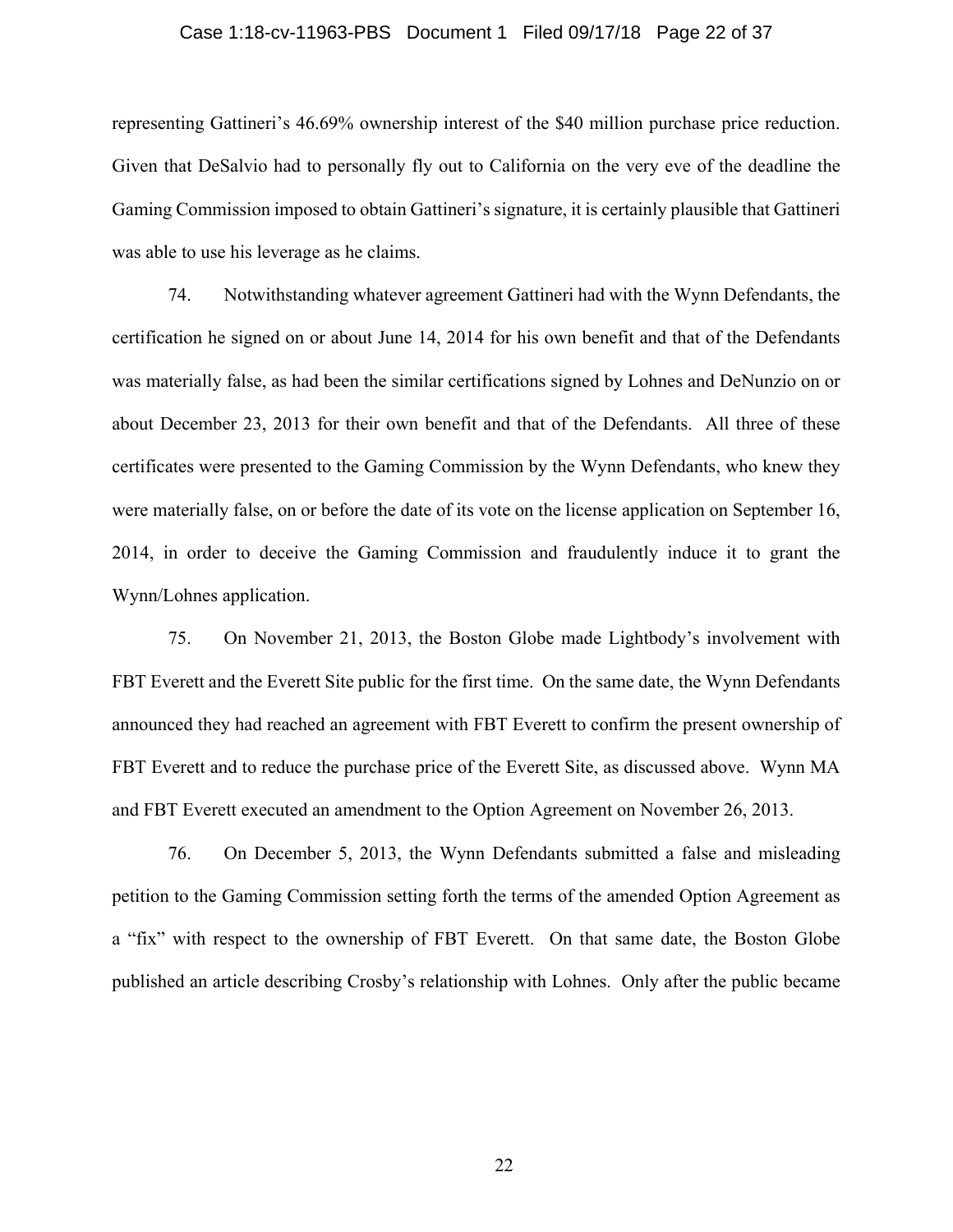## Case 1:18-cv-11963-PBS Document 1 Filed 09/17/18 Page 23 of 37

aware of his connection did Crosby finally, purportedly, recuse himself from the December 13, 2013 hearing on possible hidden interests in FBT Everett.

77. Despite his initial purported recusal, Crosby continued to participate in hearings on the Wynn Defendants' suitability (on December 16, 2013), in issuing a favorable Phase I suitability decision to the Wynn Defendants (on December 27, 2013), in presiding over presentations by Wynn MA and Mohegan Sun (on January 22, 2014), and in public hearings involving Boston's host community status with respect to both Wynn MA and Mohegan Sun's applications (on March 20, 2014).

78. Only after the publication of yet another article in the Boston Globe on May 7, 2014, questioning his conflict of interest, did Crosby purport to recuse himself from all matters involving Region A applicants on May 8, 2014.

### **Wynn Solicits More Favors from Crosby**

79. At the Wynn Defendants' request and initiative, Crosby evidenced clear favoritism in his treatment of the Wynn Defendants, not only in bending (or breaking) the rules for the Wynn Defendants' benefit, but by throwing artificial obstacles in SSR's path.

80. For example, in or about February 2013, Steve Wynn contacted Crosby, yet again directly in violation of the Gaming Act, and demanded that Spectrum Gaming Group – an investigator hired by the IEB to vet applicants and which had extensive knowledge and experience with the gaming industry in Macau – not be assigned to vet the Wynn Defendants' application, and that it be assigned to SSR's instead. The Wynn Defendants knew that any serious investigation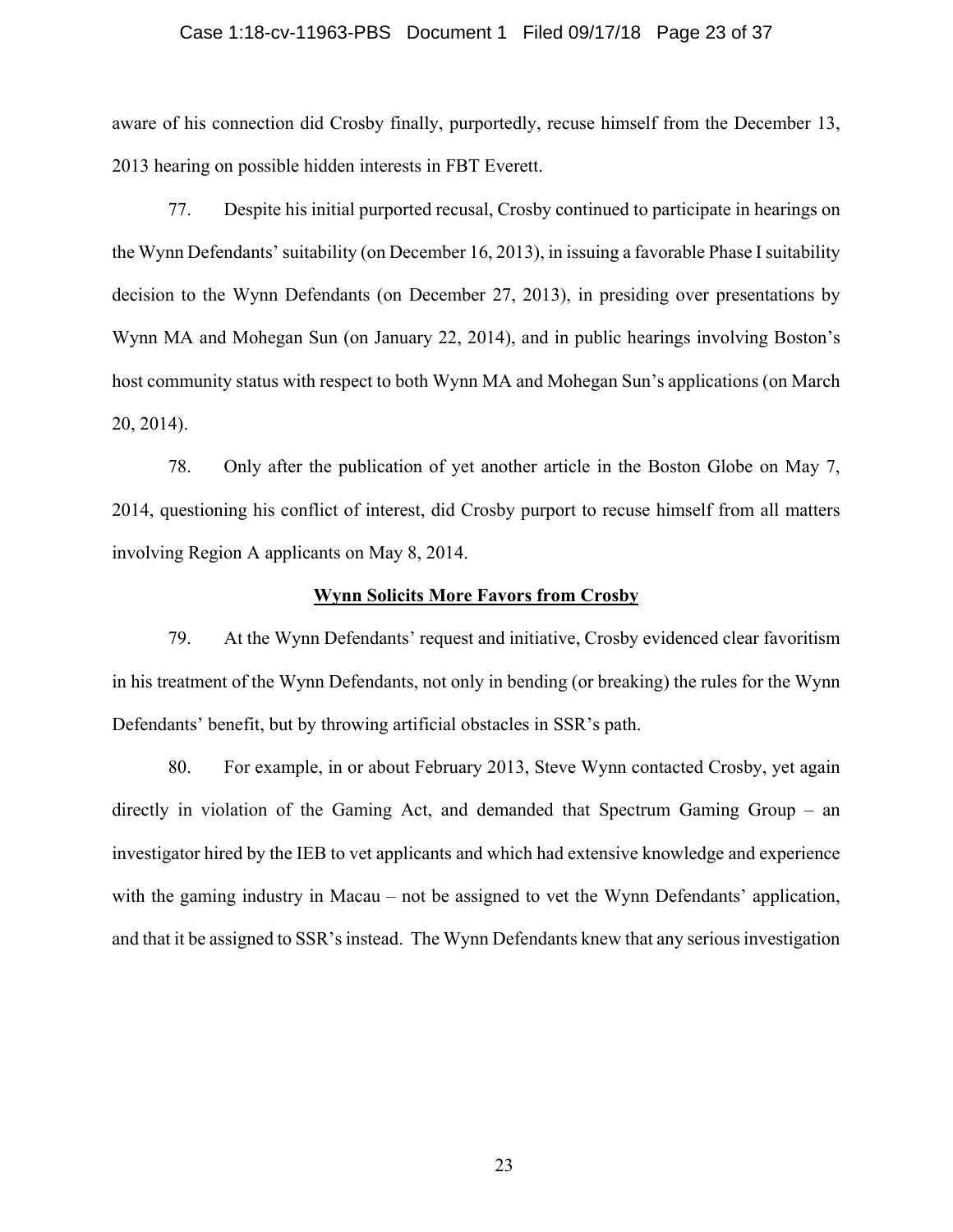## Case 1:18-cv-11963-PBS Document 1 Filed 09/17/18 Page 24 of 37

would uncover shady business dealings in Macau that could create suitability concerns and wished to keep those issues as concealed as Steve Wynn's career as a sexual predator was.

81. While a Commissioner mindful of his ethical obligations would not even have taken Wynn's *ex parte* call, Crosby not only took it, but Wynn was ultimately successful in his demand that the Wynn Defendants be assigned an investigator that had no experience in Macau which ensured that the integrity of Wynn Resorts' Macau operations would not be seriously vetted.

82. By contrast, the IEB, drove away SSR's operator Caesar's by threatening to find it "unsuitable" on extremely attenuated grounds – the most serious of which was that Caesar's had contemplated a transaction with the Gansevoort Hotel Group (owners of a boutique New York hotel) to license its brand for one of Caesar's own non-gaming properties in Las Vegas, and the IEB based its "unsuitability" determination solely on Caesar's "bad judgment" in having sought to license the brand despite a *New York Post* story linking one of Gansevoort's principals to criminals in Russia decades before.

83. SSR was nonetheless able to overcome that obstacle by teaming at the last minute with Mohegan Sun ("MSM"), an operator that had already been qualified by the IEB. Indeed, as described below, SSR had already met and overcome further unjustified attacks on SSR itself.

84. SSR's qualifications and "suitability" were impeccable. SSR, after all, had been operating the historic Suffolk Downs for years and was a valued member of the community. Nevertheless, recognizing and seeking to take advantage of the unsustainable economics of the horse track, as early as November 2012, Crosby sought to deliver the death-blow to SSR by voting, and urging the other members of the Gaming Commission to likewise vote, to deny renewal of SSR's racing license, without basis, which would have disqualified SSR from receiving a gaming license for failure to "maintain" its racing license. *See* M.G.L. c. 23K § 24(a). That attempt did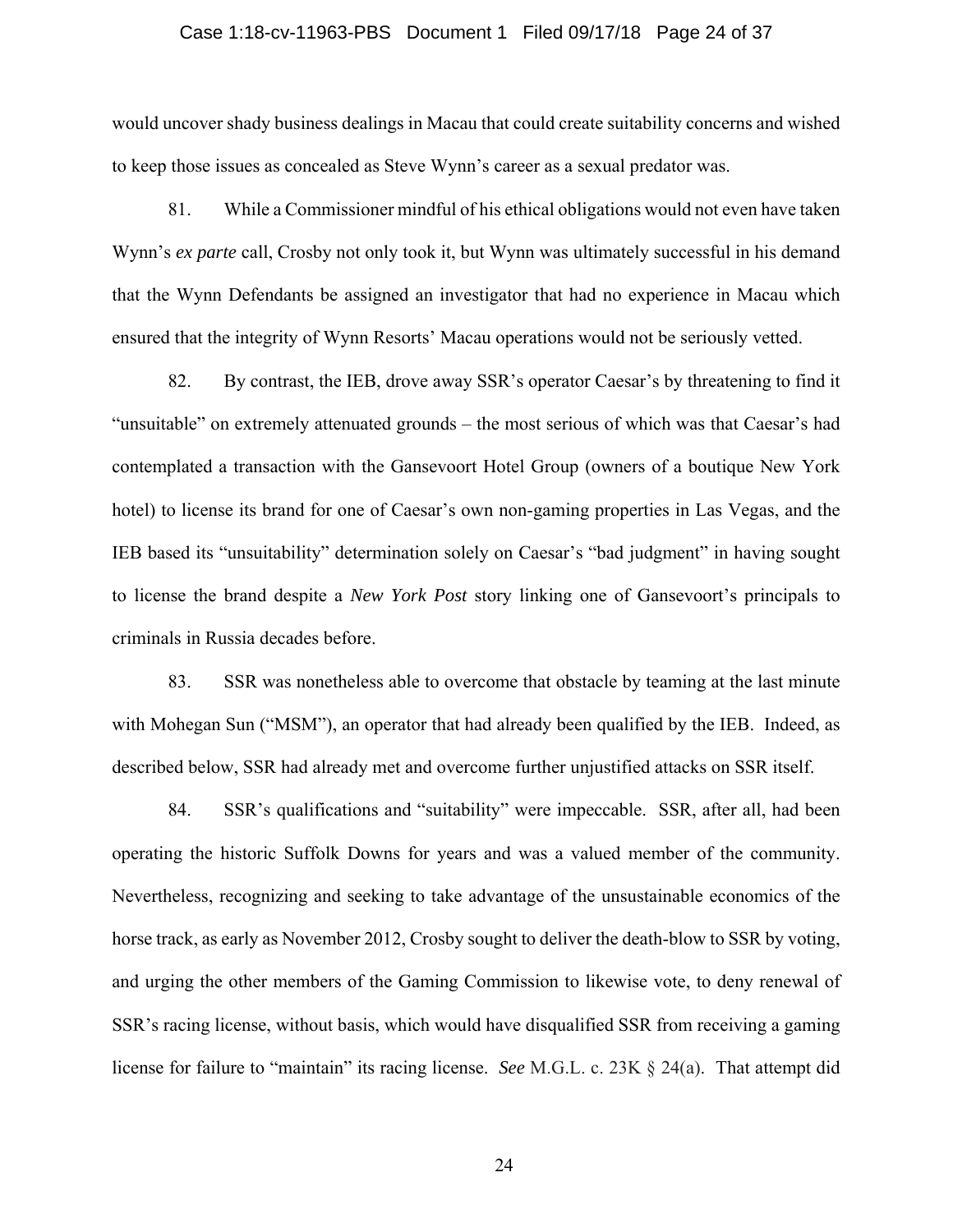## Case 1:18-cv-11963-PBS Document 1 Filed 09/17/18 Page 25 of 37

not succeed, since the other commissioners refused to go along with it and actively questioned Crosby to why he sought to deny Suffolk Downs a racing license for the first time in its history.

85. Thus, despite being under constant assault from the Wynn Defendants, their cohorts, and Crosby, SSR had managed to satisfy all the requirements for becoming a licensee as the Gaming Commission's final vote approached.

86. To further ensure a favorable outcome, in or about July or August of 2014, one of the Wynn Defendants' representatives engaged in improper *ex parte* communications with at least one member of the Gaming Commission in order to pressure them to change their vote in order to support the Wynn/Lohnes bid, as they ultimately did.

87. On September 16, 2014, the Gaming Commission held its straw vote, and then subsequently signed a conditional agreement to award the license to Wynn MA on November 6, 2014 if certain conditions were fulfilled by then. On or about November 6, 2014, the license was awarded to Wynn MA. But for the Defendants' multiple acts of fraud and other misconduct, SSR's application would have prevailed in an honest competition. Indeed, in an honest competition in which both the underlying facts and their fraudulent concealment was known to the Gaming Commission, Wynn/Lohnes would have been disqualified.

88. Although still subject to the Gaming Act's complete bar on any contribution, however modest, to political candidates in Massachusetts, the Wynn Defendants decided to try to circumvent it. On or about October 1, 2014, Wynn Resorts made a political contribution with the clear intent it be spent in Massachusetts, in violation of the Gaming Act.

## **The Apparent Depth and Length of the Gaming Commission's Investigation Demonstrates the Materiality of the Fraud**

89. As noted above, regulators worldwide seek to guard against the easy corruption the gaming industry often inspires by ensuring the suitability of those associated with a casino. As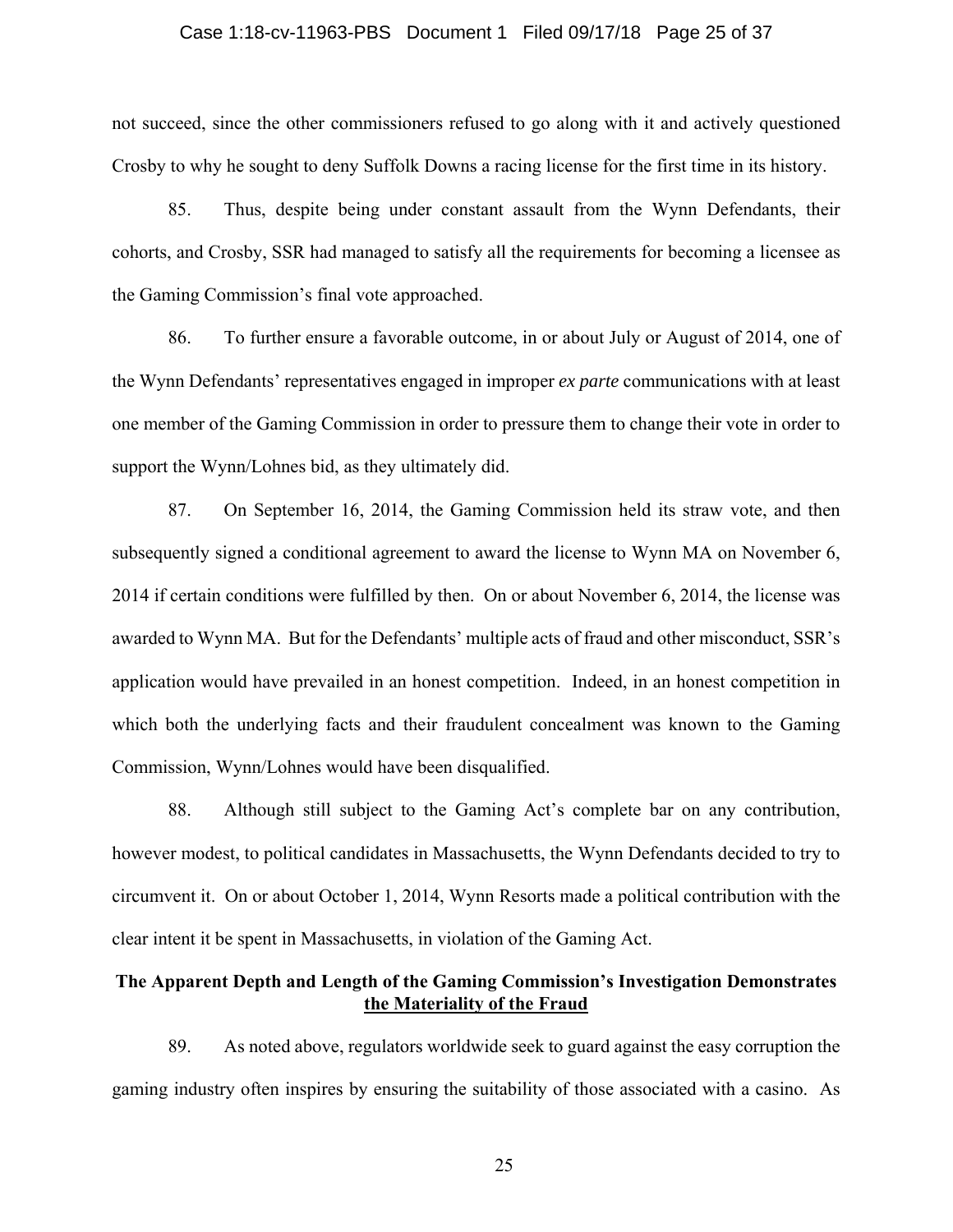## Case 1:18-cv-11963-PBS Document 1 Filed 09/17/18 Page 26 of 37

also discussed above, the Wynn Defendants were unsuitable under Massachusetts law because of their association with Lohnes and his felonious partners and, for that reason alone, were required under the law to be disqualified. The Wynn Defendants' fraudulent concealment of that association should have sealed their fate if such association were not sufficient by itself.

90. But as also noted above, the Wynn Defendants also were independently unsuitable and would have been disqualified but for the concealment of Steve Wynn's sexual misconduct (with, again, the concealment being independently wrongful). Wynn Resorts' own reaction, as well as the well-publicized reaction of the Gaming Commission (and that of regulators in other states and countries) in immediately launching an investigation, when the fraud was revealed demonstrates its materiality.

91. The Wynn Defendants' application was likewise fraudulent and misleading by failing to disclose the payment (disguised via the use of shell companies) of hush monies, including an astonishing \$7.5 million to one victim of Steve Wynn's sexual misconduct in about 2005 – a payment that Sinatra, who was closely involved with the Massachusetts license application process, had personally known about since at least 2009.

92. In May 2017, SSR sold Suffolk Downs to a developer for dramatically less than the property would have been worth with the casino license or, put another way, for dramatically less than the present value of the future revenue stream SSR would have received had the casino license been issued.

### **CAUSES OF ACTION**

## **First Claim for Relief (Against All Defendants) (Violation of RICO, 18 U.S.C. 1962(c))**

93. Plaintiff realleges and incorporates all the allegations of paragraphs 1 through 93, above, as if fully set forth again herein.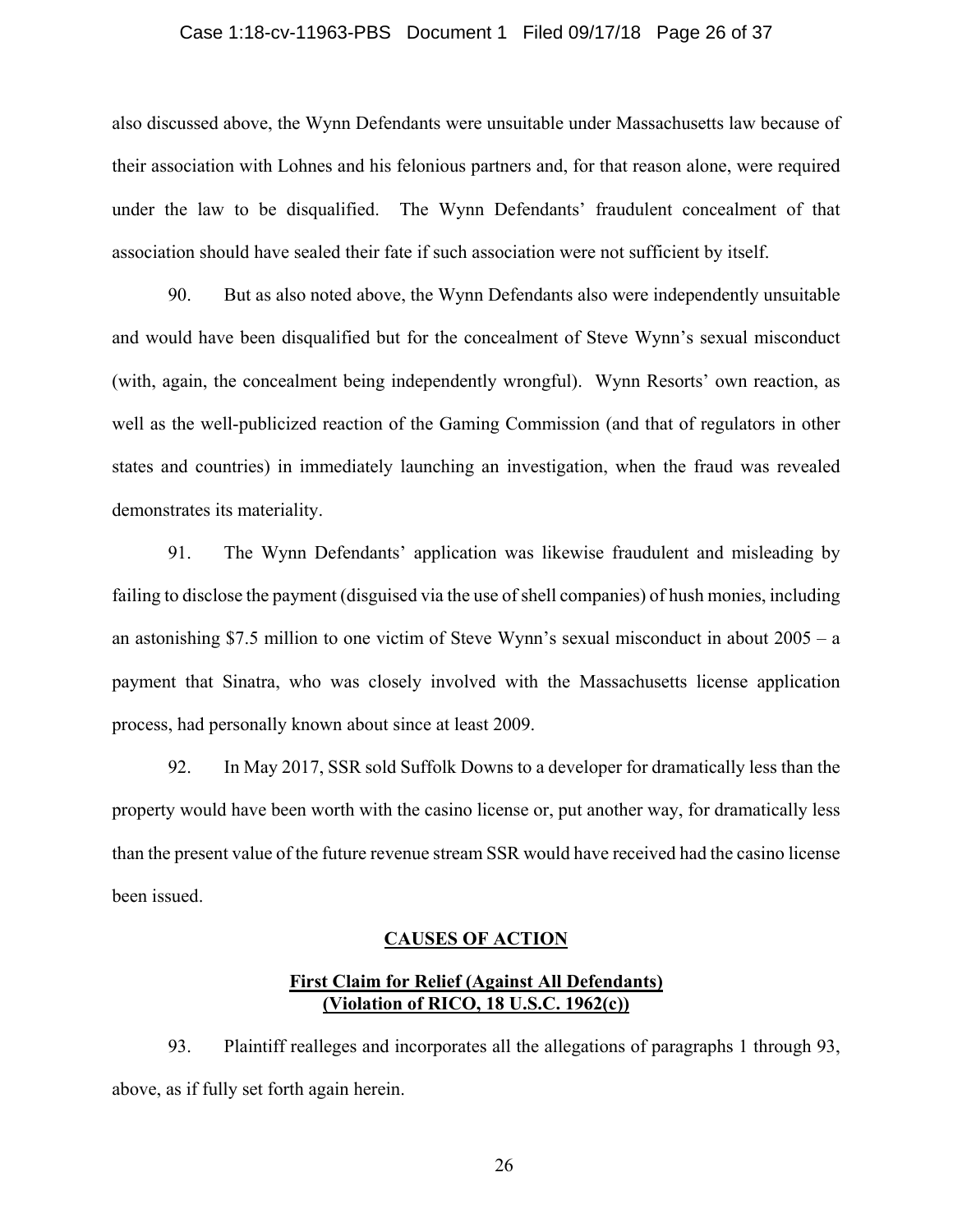## Case 1:18-cv-11963-PBS Document 1 Filed 09/17/18 Page 27 of 37

94. The Defendants all constitute persons within the meaning of 18 U.S.C. § 1961(3).

95. The Defendants combined together as an association-in-fact enterprise within the meaning of 18 U.S.C. § 1961(4) engaged in and affecting interstate commerce, to achieve common goals they could not achieve lawfully, and could not achieve without each other's collusion and cooperation. This enterprise had a purpose, namely construction and operation of a casino at the Everett Site, relationships among those associated with it, and longevity sufficient to permit those associates to pursue, and indeed achieve, the enterprise's primary purpose.

96. The Defendants conducted and participated in the conduct of the enterprise's affairs through a pattern of racketeering activity within the meaning of 18 U.S.C. § 1961(5) over an extended period of time, including:

a. Multiple criminal violations of the Massachusetts Gaming Act by knowingly making false, misleading, and/or omissive statements in connection with the Wynn/Lohnes license application on multiple occasions from January 2013 through September 2014, and/or preparing or directing the preparation of false documents with the knowledge that they would submitted to the Gaming Commission. These false, misleading, and/or omissive statements variously:

> 1. Concealed and/or misrepresented the then-current and/or previous ownership and/or financial interest of convicted felons in the Everett Site.

> 2. Falsely represented that none of the proceeds from the Wynn Defendants' purchase of the Everett Site would be shared with convicted felons.

> 3. Falsely represented that the "revised" deal with FBT Everett was being adhered to by failing to disclose the secret side deal with Gattineri to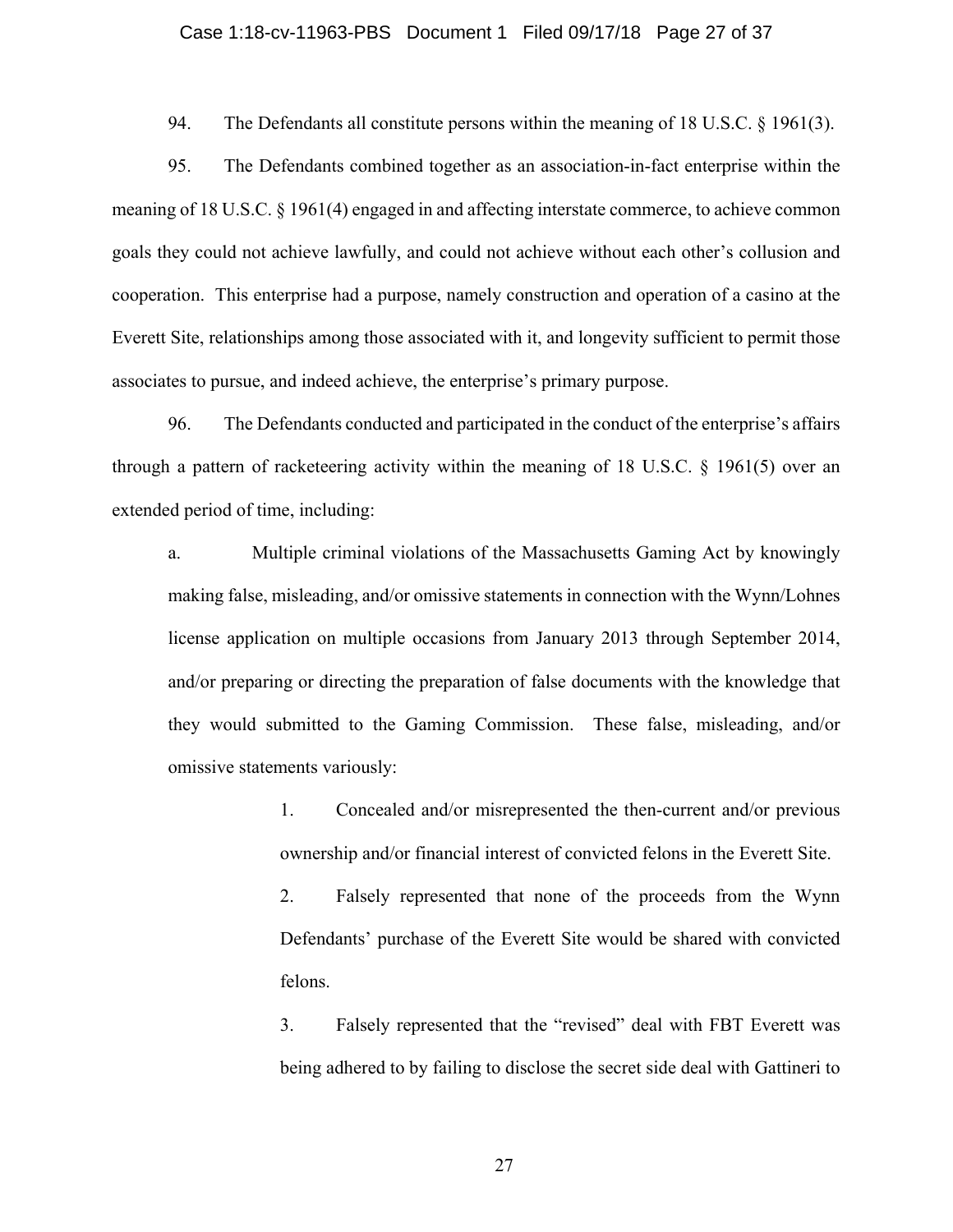give him extra compensation in return for his signature on one of the needed false certifications.

4. Intentionally concealed Steve Wynn's longstanding pattern of misconduct as a sexual predator and use of hush money to silence victims, while knowing that disclosure of this highly material information would lead to denial of the license application on suitability grounds.

b. Multiple criminal violations of 18 U.S.C. §§ 1341 and 1343 by knowingly making false, misleading, and/or omissive statements in connection with the Wynn/Lohnes license application on multiple occasions from January 2013 through September 2014, and/or preparing or directing the preparation of false documents with the knowledge that they would be submitted to the Gaming Commission, as set forth above, by using the mail and/or wires to transmit such statements and documents as part of a scheme or artifice to defraud the non-defendant members of the Gaming Commission and/or fraudulently obtain money or property by deceiving the non-defendant members of the Gaming Commission into granting the Wynn/Lohnes group's license application.

c. Multiple additional criminal violations of 18 U.S.C. § 1952 insofar as the Wynn Defendants' actual headquarters are in Nevada and it was necessarily known and recognized by all Defendants that it would be necessary for them to travel to Massachusetts and/or to use the mails, in order to consummate the scheme to violate the Massachusetts Gaming Act as described herein.

d. State-law extortion felonies involving assault committed by Lightbody on behalf of the enterprise and other conduct constituting "criminal enterprise activity" under M. G. L. c. 271A §§ 1 and 2.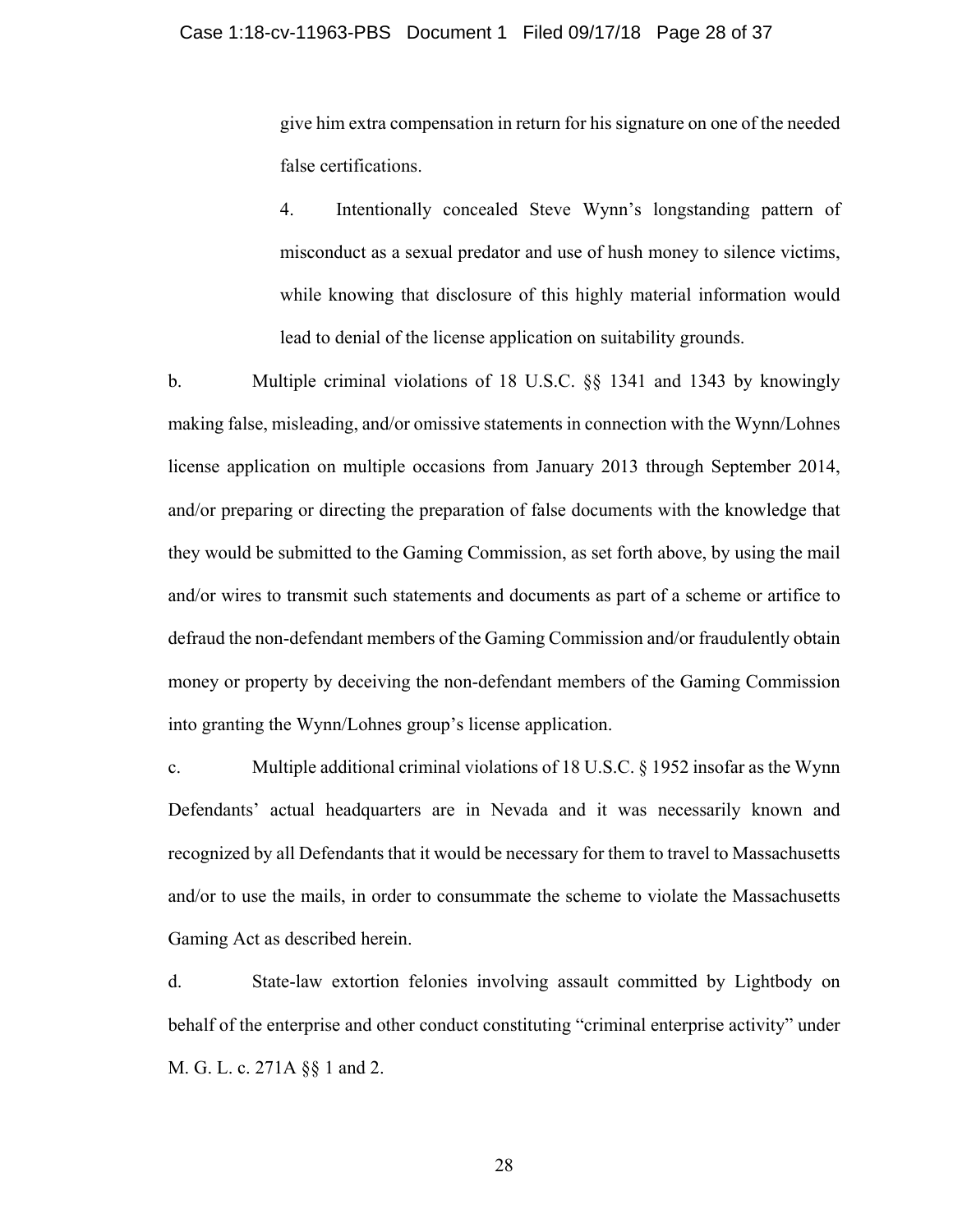## Case 1:18-cv-11963-PBS Document 1 Filed 09/17/18 Page 29 of 37

97. As a direct and proximate result of the Defendants' racketeering activities and violations of 18 U.S.C. § 1962(c), SSR has been injured in its business and property. Specifically:

a. SSR has been deprived of the substantial future revenues it would have received had the MSM /SSR license application been granted, as it would have but for the Defendants' unlawful misconduct;

b. SSR ultimately sold the Suffolk Downs property for dramatically less than it would have been worth had had the MSM/SSR license application been granted, as it would have but for the Defendants' unlawful misconduct; and

c. SSR and certain of its members and/or affiliates incurred substantial expenses in connection with its license application which would not have been incurred had it been known that, due to the Defendants' unlawful misconduct, the Wynn/Lohnes group would be able to avoid the requirements of the Gaming Act.

98. As a result, SSR and its members suffered actual damages in an amount to be determined at trial, but believed to be over \$1 billion dollars. Moreover, SSR is entitled to recover treble the actual damages sustained, plus costs of suit, including reasonable attorneys' fees, in accordance with 18 U.S.C. § 1964(c).

## **Second Claim for Relief (Against Wynn, Wynn Resorts, Maddox and Sinatra) (Violation of RICO, 18 U.S.C. §§ 1962(a) and (b))**

99. Plaintiff realleges and incorporates all the allegations of paragraphs 1 through 99, above, as if fully set forth again herein.

100. Wynn Resorts received income derived, directly or indirectly, from a pattern of racketeering activity, as described below, and used or invested, directly or indirectly, a part of such income, or the proceeds of such income, in acquisition of an interest in, or the establishment or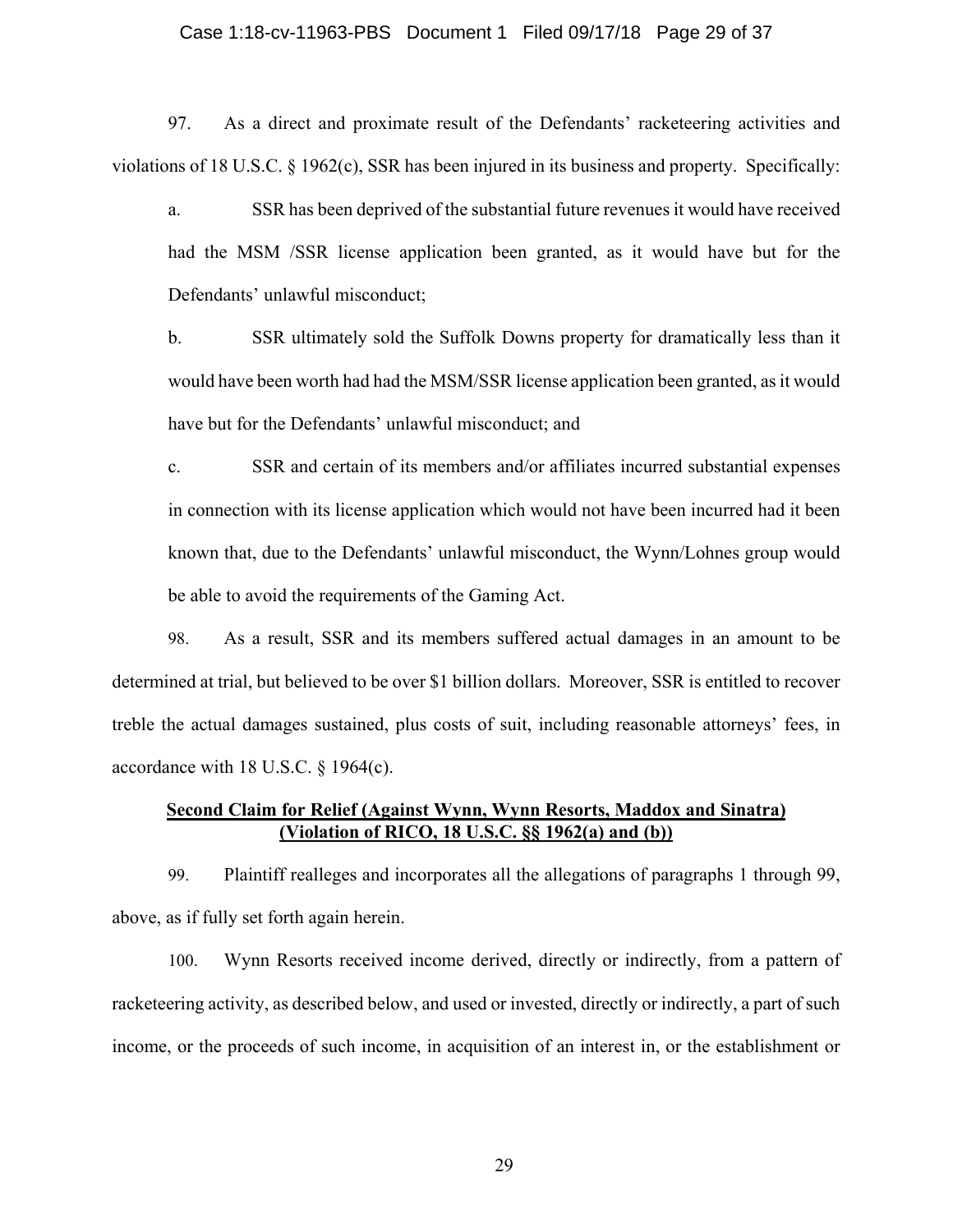## Case 1:18-cv-11963-PBS Document 1 Filed 09/17/18 Page 30 of 37

operation of, Wynn MA, an enterprise the activities of which affect interstate and foreign commerce.

101. Likewise, Wynn, Maddox and Sinatra each acquired and/or maintained, through a pattern of racketeering activity described below, directly or indirectly, an interest in or control of Wynn MA.

102. That pattern of racketeering activity included, among other things, travel to and from Massachusetts and Nevada, and other states and countries where the Wynn Defendants operated casinos, and the use of the mail and other facilities of interstate commerce including the Internet and wires, on ascertainable dates including those referenced herein, for the purpose of promoting, managing, establishing, carrying on, or to facilitate the promotion, management, establishment or carrying on of business enterprises involving gambling in violation of the laws of Nevada and Massachusetts and other applicable jurisdictions, and thereafter did or attempted to do so; *to wit*, through concealment of, and failure to disclose in accordance with the requirements of applicable gaming laws, the incidents of sexual harassment by Wynn, including those for which the victims were paid hush money. As reported by the *Wall Street Journal* in a January 26, 2018, article, "dozens of people who have worked at Mr. Wynn's casinos" corroborated "behavior that cumulatively would amount to a decades-long pattern of sexual misconduct by Mr. Wynn."

103. None of that had been disclosed to the applicable state gaming regulators, despite each of Wynn Resorts, Wynn, Maddox and Sinatra necessarily knowing that Wynn's suitability was a critical factor to be evaluated by the regulators in connection with the granting and continuing the efficacy of gaming licenses, and knowing full well that their duty to disclose all material facts under the respective state laws included facts about those settlements and allegations that were being concealed.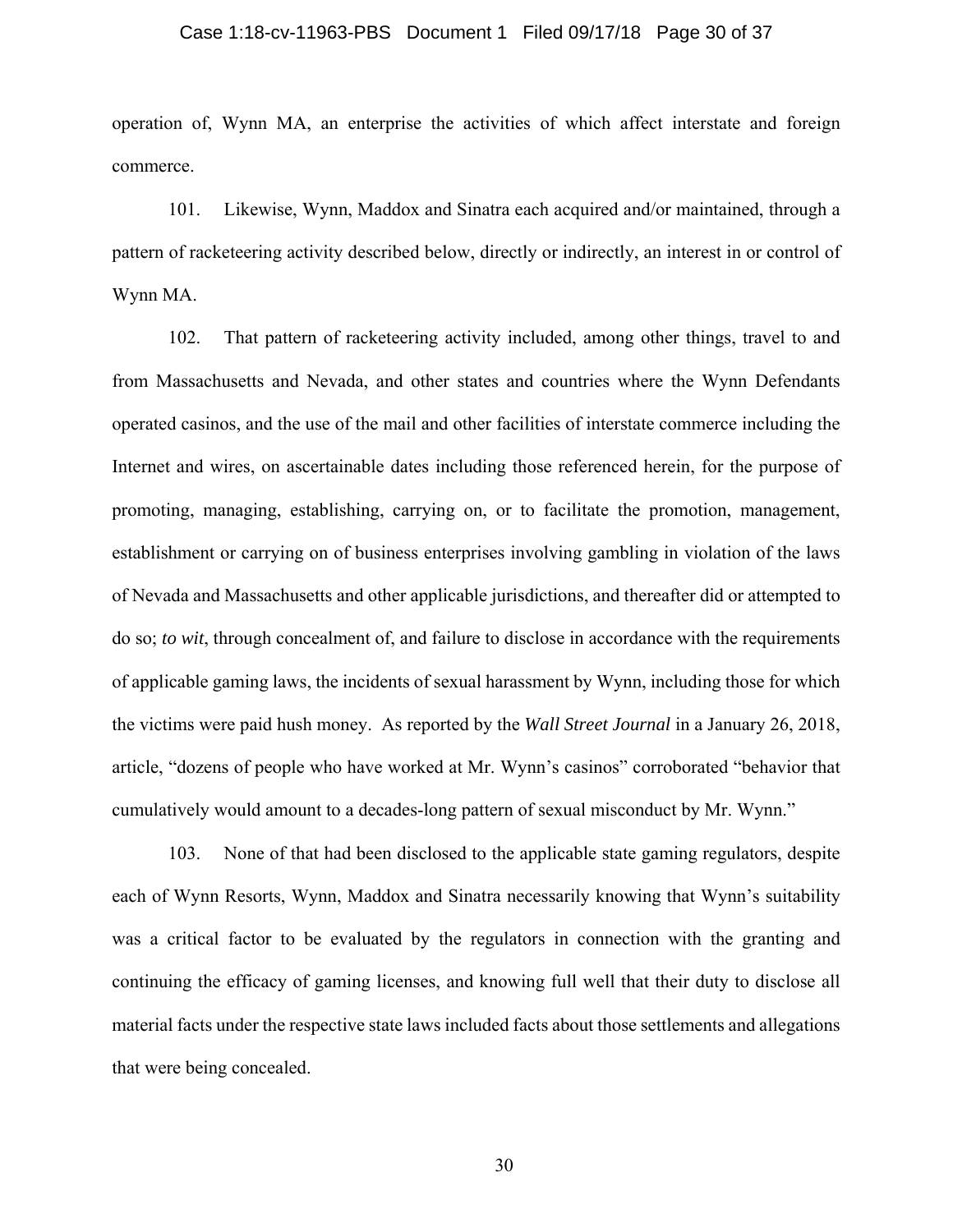## Case 1:18-cv-11963-PBS Document 1 Filed 09/17/18 Page 31 of 37

104. The knowledge and participation of Wynn Resorts is not only imputed by reason of the knowledge of Wynn, Maddox and Sinatra, but through the admissions of Elaine Wynn who has admitted that, among other things, as a Director of Wynn Resorts, she had become aware in 2009 of, and discussed with Sinatra, Wynn's \$7.5 million payment to a manicurist in 2005, concealed through a separate entity, as reported in the *Wall Street Journal* and the *Las Vegas Review-Journal* among other media.

105. The omissions were material as evidenced by the investigations immediately undertaken by the respective regulators in Massachusetts, Nevada and Macau in the wake of the January 26, 2018, *Wall Street Journal* article revealing this pattern of abusive behavior and its concealment.

106. That Wynn and Sinatra acquired and maintained control of Wynn MA through this pattern of racketeering is evidenced by the fact that each promptly lost control of Wynn MA when they were forced to resign from Wynn Resorts and affiliates as a direct result of their racketeering activity having been revealed and, as a consequence, stopped. Maddox, a participant in the same racketeering activity, is no less culpable just because the Wynn Resorts Board of Directors have so far given him a pass; in fact, by having done so, the Board has reinforced the company's culpability.

107. SSR suffered injury by reason of these Defendants' acquisition or maintenance of control over Wynn MA because Wynn MA was SSR's only remaining competitor for the Region A casino license and, but for Wynn MA, SSR would have been awarded the Region A License.

108. As a result, SSR suffered actual damages in an amount to be determined at trial, but believed to be over \$1 billion dollars. Moreover, SSR is entitled to recover treble the actual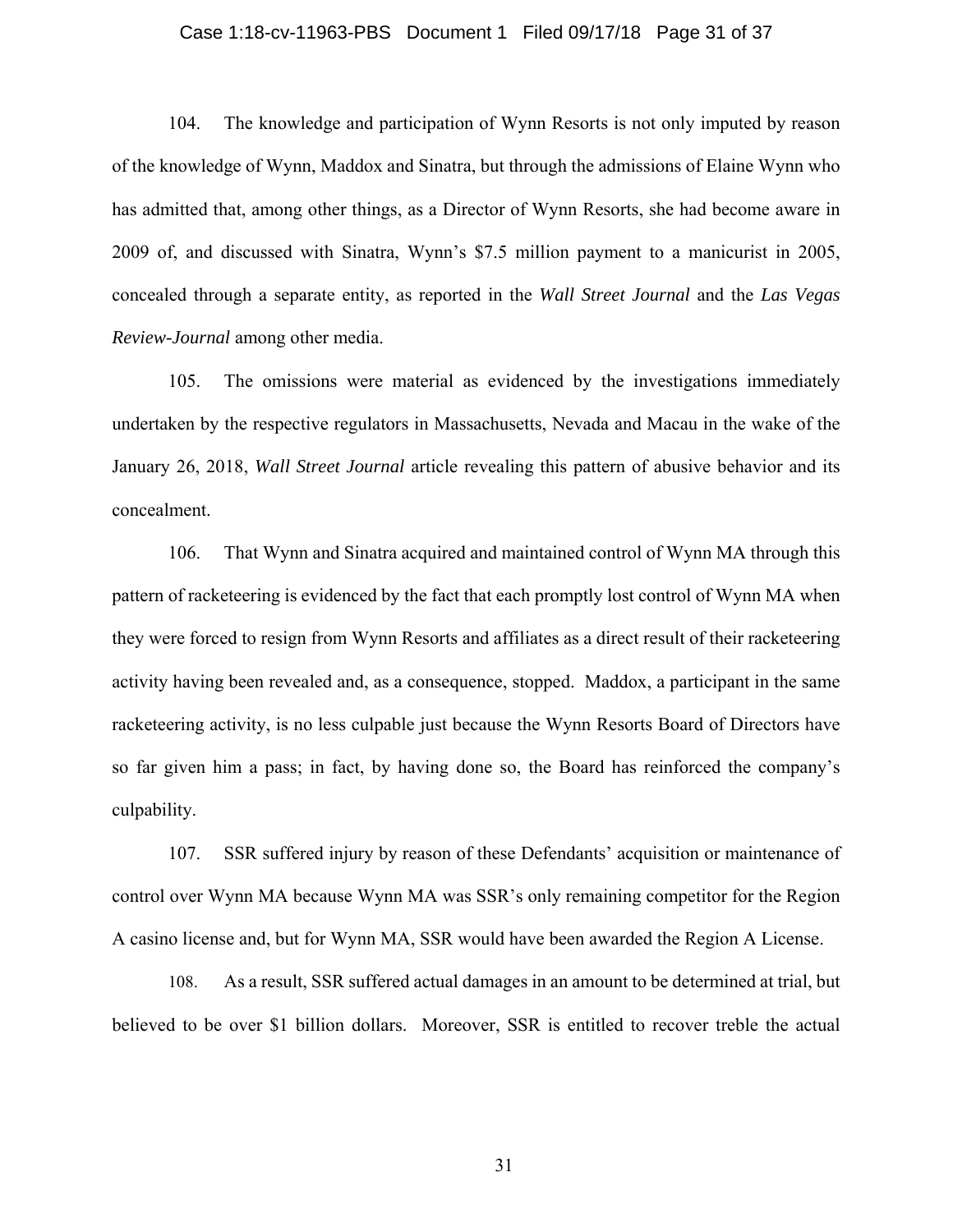## Case 1:18-cv-11963-PBS Document 1 Filed 09/17/18 Page 32 of 37

damages sustained, plus costs of suit, including reasonable attorneys' fees in accordance with 18 U.S.C. § 1964(c).

## **Third Claim for Relief (Conspiracy to Violate RICO, 18 U.S.C. 1962(d) Against All Defendants)**

109. Plaintiff realleges and incorporates all the allegations of paragraphs 1 through 109, above, as if fully set forth again herein.

110. As set forth above, all of the Defendants agreed and conspired to violate 18 U.S.C. § 1962(c), by forming the illegal enterprise and conducting and participating in the conduct of its affairs through a pattern of racketeering activity.

111. Each Defendant, as set forth above, committed one or more overt acts in furtherance of the conspiracy.

112. Each Defendant necessarily recognized, given the objective of the conspiracy, and agreed that the conspiracy would commit at least two predicate acts.

113. As a direct and proximate result of Defendants' conspiracy, their overt acts taken in furtherance thereof, and their violations of 18 U.S.C. § 1962(d), SSR has been injured in its business and property. Specifically:

a. SSR has been deprived of the substantial future revenues it would have received had the MSM/SSR license application been granted, as it would have but for the Defendants' unlawful misconduct;

b. SSR ultimately sold the Suffolk Downs property for dramatically less than it would have been worth had had the MSM/SSR license application been granted, as it would have but for the Defendants' unlawful misconduct; and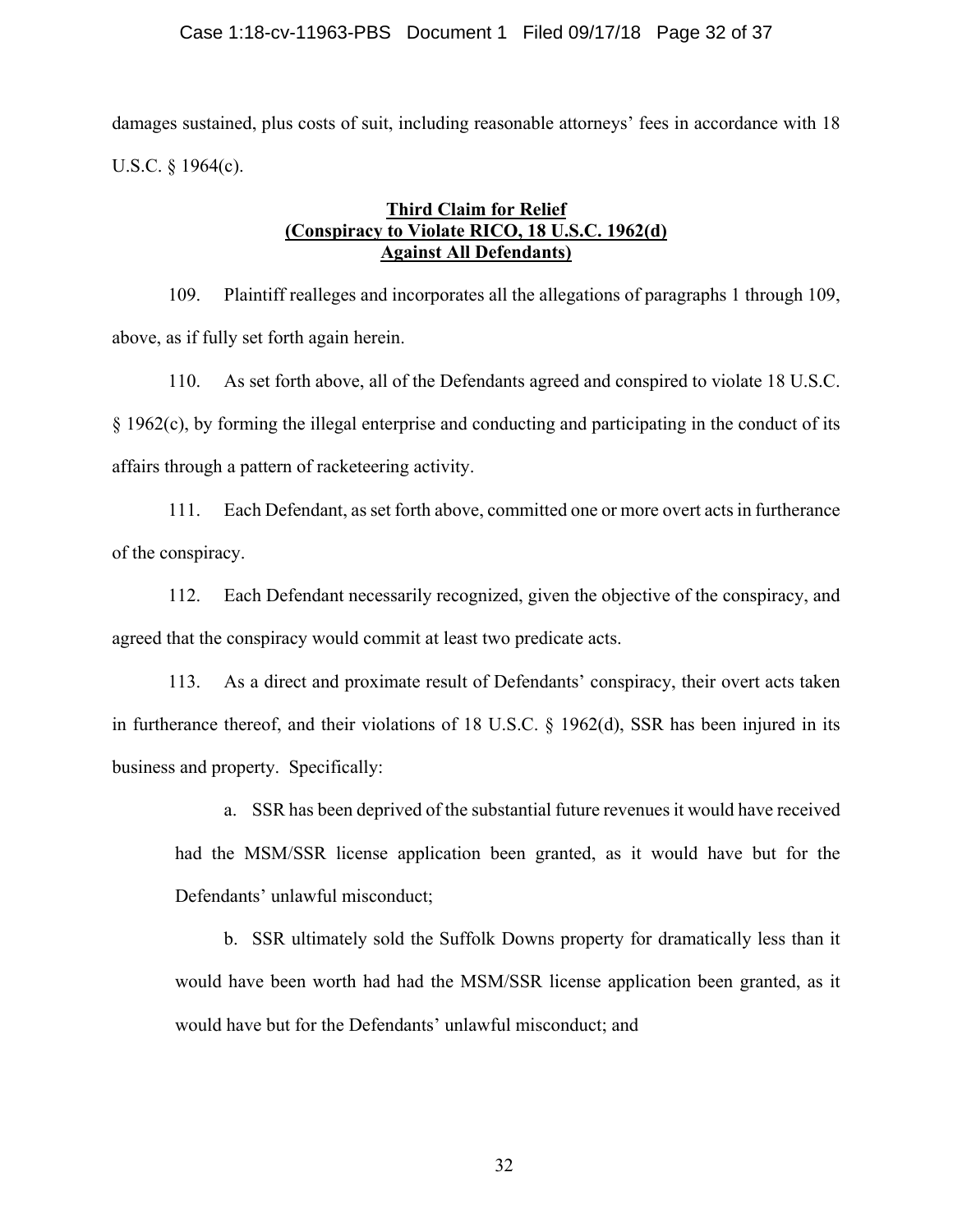c. SSR and certain of its members and/or affiliates incurred substantial expenses in connection with its license application which would not have been incurred had it been known that, due to the Defendants' unlawful misconduct, the Wynn Lohnes group would be able to avoid the requirements of the Gaming Act.

114. As a result, SSR suffered actual damages in an amount to be determined at trial, but believed to be over \$1 billion dollars. Moreover, SSR is entitled to recover treble the actual damages sustained, plus costs of suit, including reasonable attorneys' fees, in accordance with 18 U.S.C. § 1964(c).

## **Fourth Claim for Relief (Mass. G.L. 93A, section 11, Against All Defendants)**

115. Plaintiff realleges and incorporates all the allegations of paragraphs 1 through 115, above, as if fully set forth again herein.

116. SSR was at all relevant times a person engaged in the conduct of trade or commerce. The Defendants were at all relevant times persons engaged in the conduct of a trade or commerce.

117. The Defendants' acts as described above constituted unfair methods of competition and/or unfair and/or deceptive acts and practices, all aimed at unfairly obtaining the Region A casino license for the Wynn/Lohnes group to operate at the Everett Site at the expense of SSR, all in violation of Mass G.L. 93A.

118. The Defendants knew that the SSR application (with Caesar's or MSM) would have prevailed in a fair, lawful, and untainted process, and their violations of the statute were willful and/or knowing.

119. The Wynn Defendants' violations of the statute caused SSR loss of money and/or property, as set forth in detail above.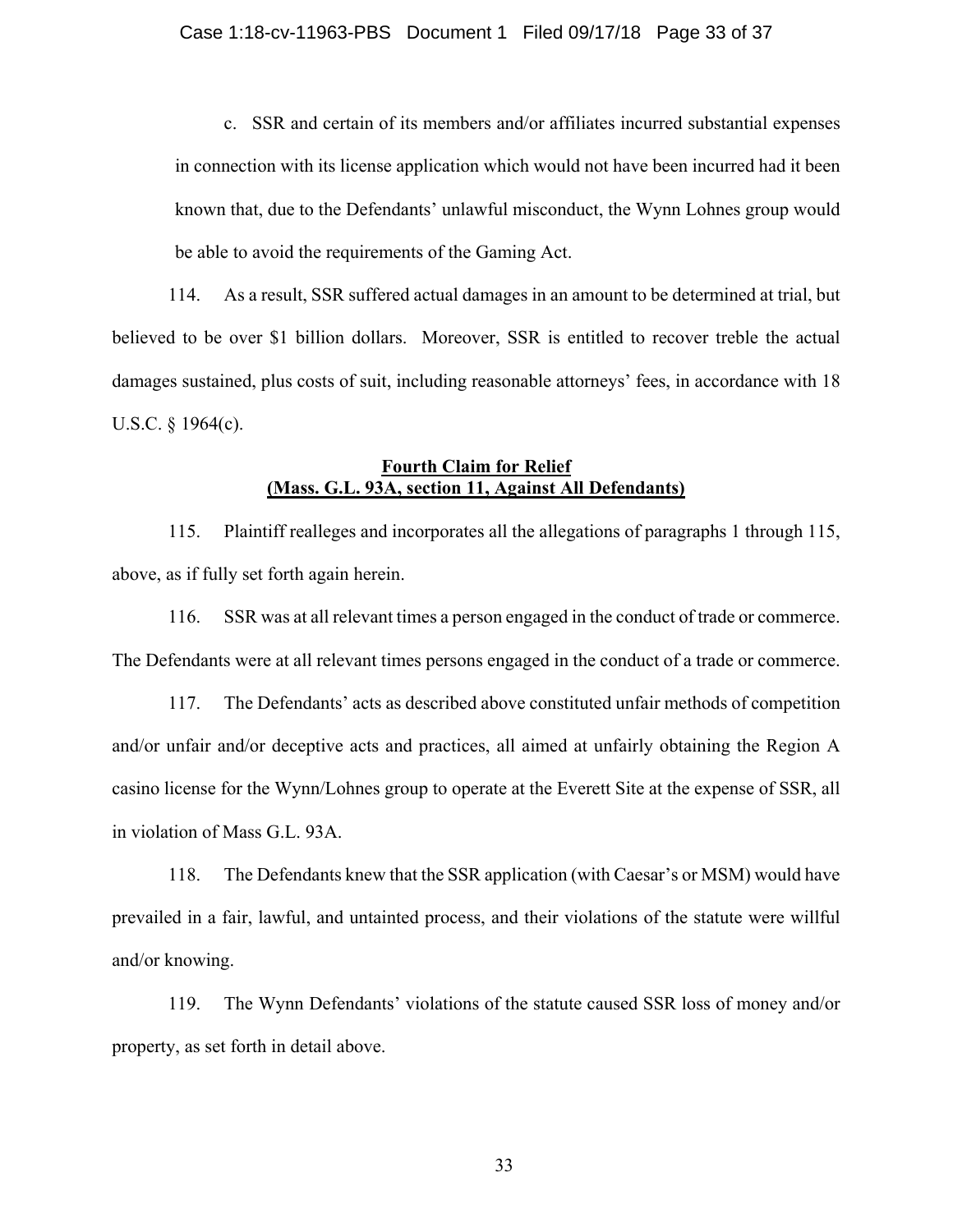120. As a result, SSR suffered actual damages in an amount to be determined at trial, but believed to be over \$1 billion dollars. Moreover, SSR is entitled to recover treble the actual damages sustained, plus costs of suit, including reasonable attorneys' fees, in accordance with section 11 of the statute.

# **Fifth Claim for Relief (Tortious Interference with Advantageous Business Relations)**

121. Plaintiff realleges and incorporates all the allegations of paragraphs 1 through 121, above, as if fully set forth again herein.

122. SSR had a business relationship of economic benefit with a third party, MSM, by way of the relationship contemplated in their partnership to submit the MSM/SSR gaming license application.

123. Defendants knew of this business relationship generally and their partnership, specifically.

124. Defendants knowingly interfered with this relationship and rendered performance under this relationship impossible, and otherwise prevented MSM and SSR from performing under their agreement, through the above-described conduct, including but not limited to their failure to properly disclose to the IEB and to the Commission the existence of the \$7.5 million settlement, the allegations related thereto, the creation a limited liability company for the specific purpose of concealing the settlement and Wynn's involvement in same, the decades of Wynn's sexual misconduct, and Wynn Resorts' institutional failure to address employee complaints of same.

125. As described above, Defendants' interference was through improper motive and means, including but not limited to the fact that their improper failure to disclosure disqualifying information to the IEB and the Gaming Commission was in violation of Massachusetts statute and regulations, was done with the knowledge that proper disclosure would result in a finding of non-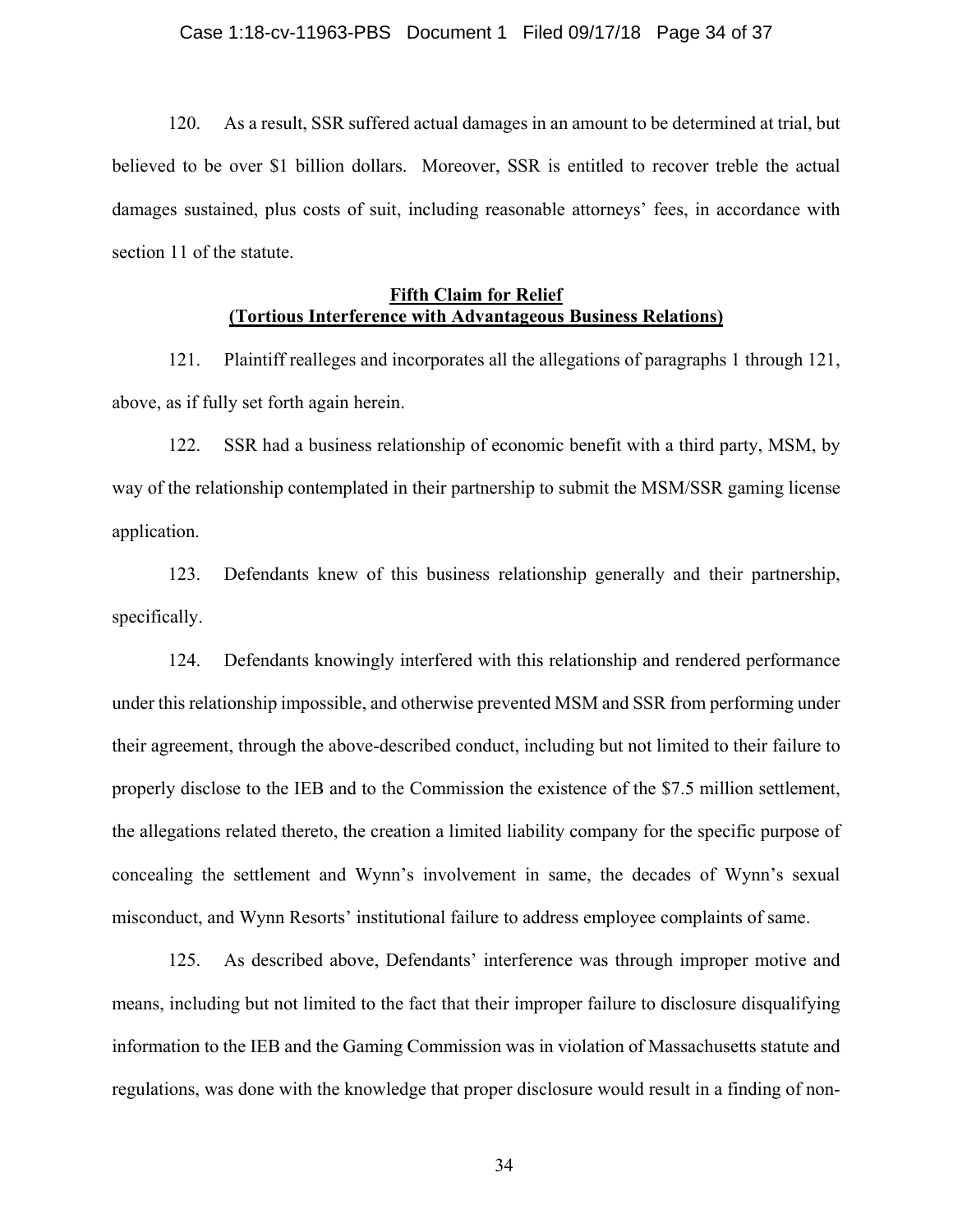## Case 1:18-cv-11963-PBS Document 1 Filed 09/17/18 Page 35 of 37

suitability by the Commission, and was done in order to obtain the Category 1 License in Region A of Massachusetts to which Wynn MA was not entitled and to thereby preventing MSM and SSR from performing under their agreement.

126. SSR's loss of advantageous business relations with MSM, resulted directly from the Defendants' conduct.

127. As a direct and proximate result of Defendants' interference, SSR has and will continue to suffer damages in an amount to be proven at trial.

## **Sixth Claim for Relief (Tortious Interference with Contractual Relations)**

128. Plaintiff realleges and incorporates all the allegations of paragraphs 1 through 128, above, as if fully set forth again herein.

129. SSR and MSM executed an agreement under which SSR agreed to lease the portion of Suffolk Downs in Revere to MSM for a term of 99 years in exchange for minimum rental payments of \$35 million per year. The agreement provided for annual payments that could have exceeded \$100 million per year based on MSM's net revenues.

130. Defendants were aware of the agreement between SSR and MSM.

131. Defendant intentionally and improperly interfered with the performance of the agreement, rendering performance under the agreement impossible and otherwise preventing MSM and SSR from performing under the agreement.

132. As described above, Defendants' interference with the agreement was improper in motive and means, including but not limited to the fact that their improper failure to disclosure disqualifying information to the IEB and Commission was in violation of Massachusetts statute and regulations, was done with the knowledge that proper disclosure would result in a finding of non-suitability by the Commission, and was done in order to obtain the Category 1 License in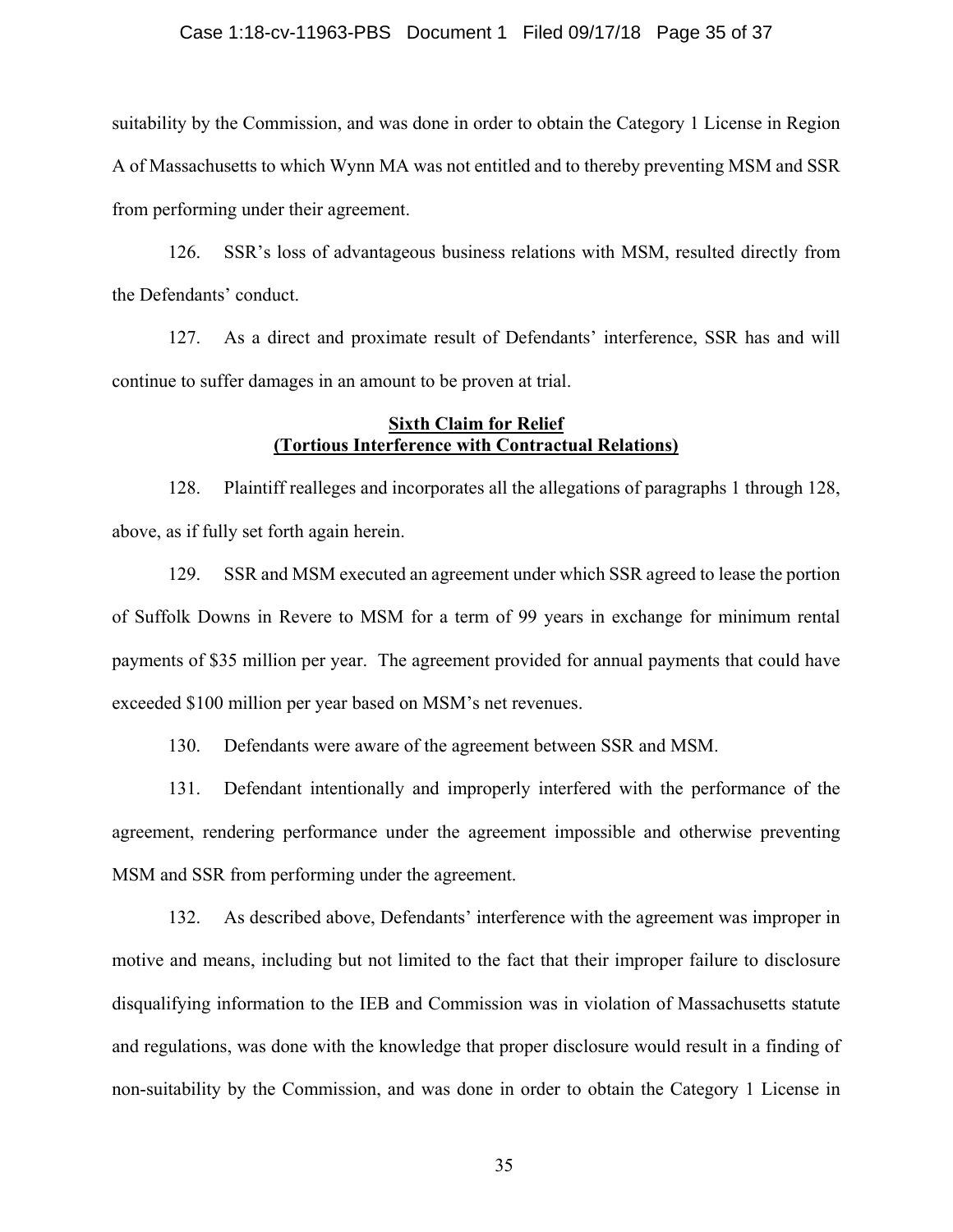## Case 1:18-cv-11963-PBS Document 1 Filed 09/17/18 Page 36 of 37

Region A of Massachusetts to which Wynn MA was not entitled and to thereby preventing MSM and SSR from performing under the agreement.

133. SSR's loss of the advantages of the agreement with MSM, including but not limited to minimum rental payments of \$35 million per year, resulted directly from the Defendants' conduct.

134. As a direct and proximate result of Defendants' interference with the agreement between SSR and MSM, SSR has and will continue to suffer damages in an amount to be proven at trial.

WHEREFORE, SSR seeks judgment against the Defendants as follows:

a. Compensatory damages in an amount to be determined at trial, but believed to exceed \$1 billion;

- b. Treble damages as provided for under both federal and Massachusetts law;
- c. Its costs of suit, including reasonable attorneys' fees, as provided for under both federal and Massachusetts law; and

d. Such other and further relief as may be just.